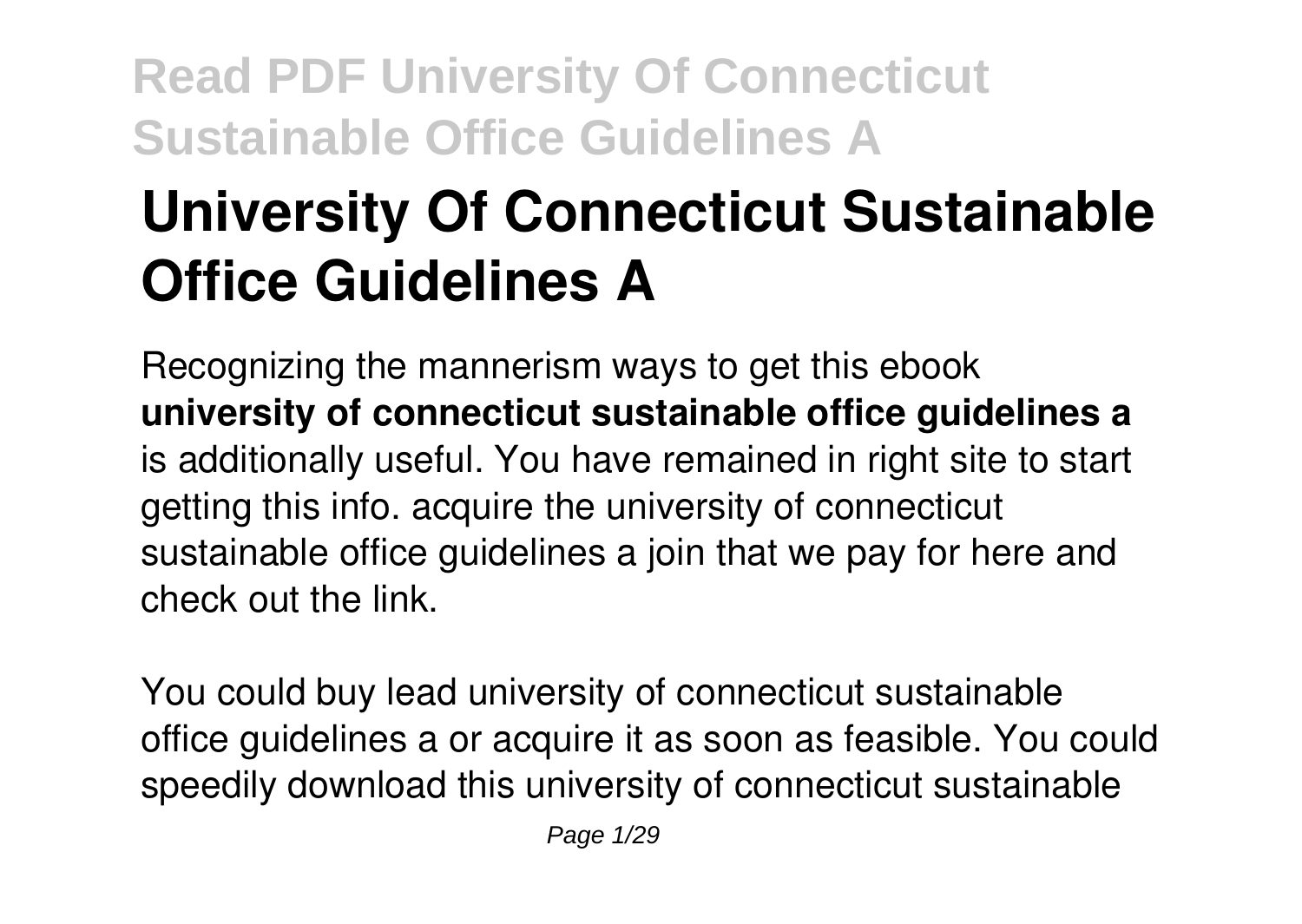office guidelines a after getting deal. So, as soon as you require the books swiftly, you can straight acquire it. It's as a result unconditionally simple and hence fats, isn't it? You have to favor to in this way of being

UConn Green Careers Panel **Introducing UConn President Susan Herbst** UConn@COP24: the UN Climate Change Conference VIDEO: UConn implements modified quarantine for entire Storrs residential campus University of Connecticut - 5 Things I Wish I Had Known About Before Attending Culture Shift for a More Sustainable World -- Sustainability Harvard University UConn Returns to Downtown Hartford UConn School of Business - Unlike Any Other Place (Full version)*Sustainability for our Generation and NextGen at* Page 2/29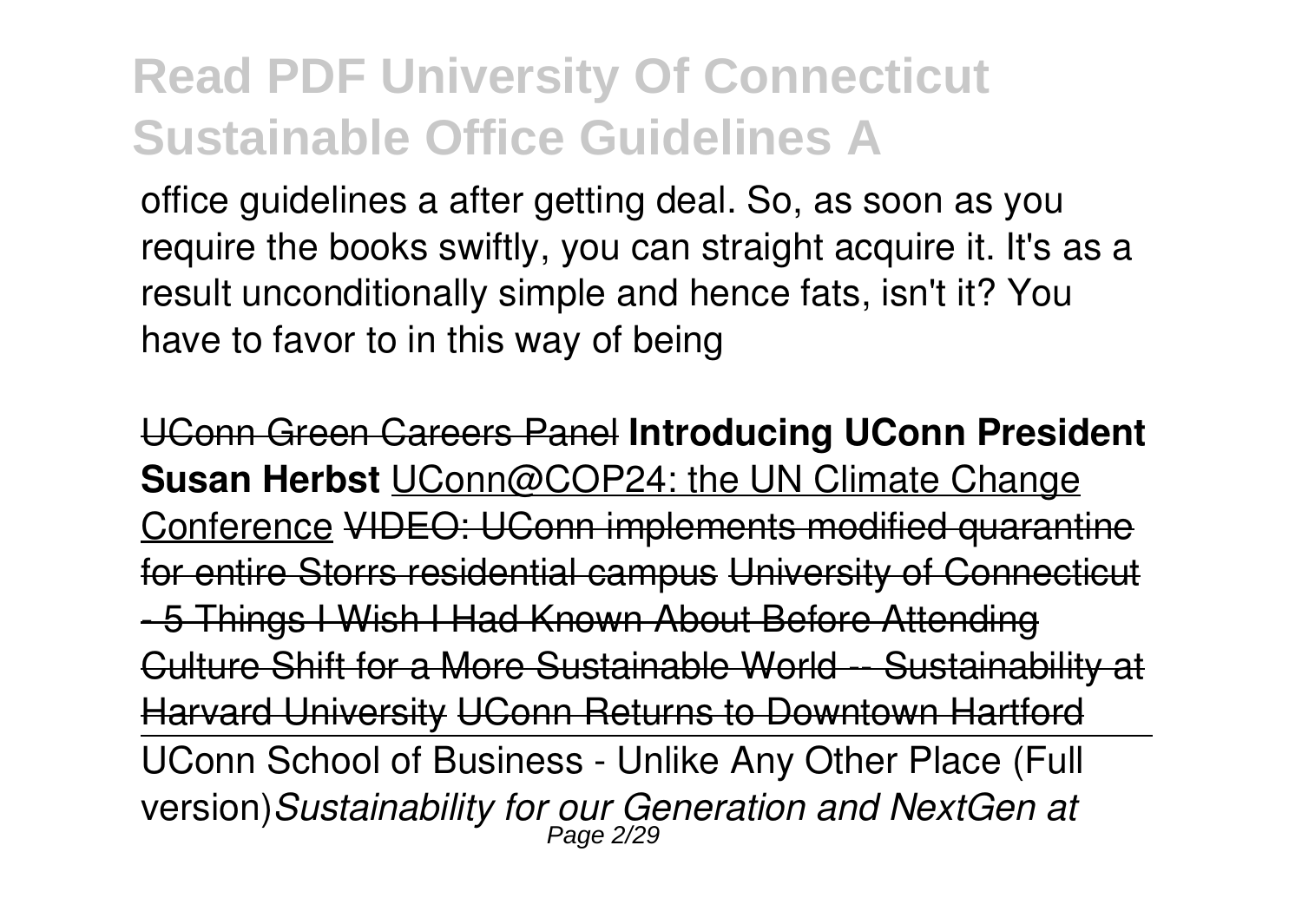*UCONN: #SustainU2015* CT Aquaculture | UConn UConn's Storrs Campus Placed Under Modified Quarantine *Using Public Transport* IELTS Speaking Mock Test - Band 8 ASAL USUL IKAN DUYUNG ~ Cerita Rakyat Sulawesi Tengah | Dongeng Kita The WORST Parts About UCONN - University of Connecticut - Campus Interviews (2019) LTU

Home is Here | UConn*Stephen Colbert 2011 Commencement Speech at Northwestern University Welcome to UConn Nation*

360° UConn Dorm Tour | UConn

Get to Know UConn<del>CONNECTICUT Top 10 Places You</del> Have to VISIT! Yale IS NOT on the list! *UConn researchers and green energy* VIDEO: UConn implements a modified quarantine for the entire Storrs campus UConn's International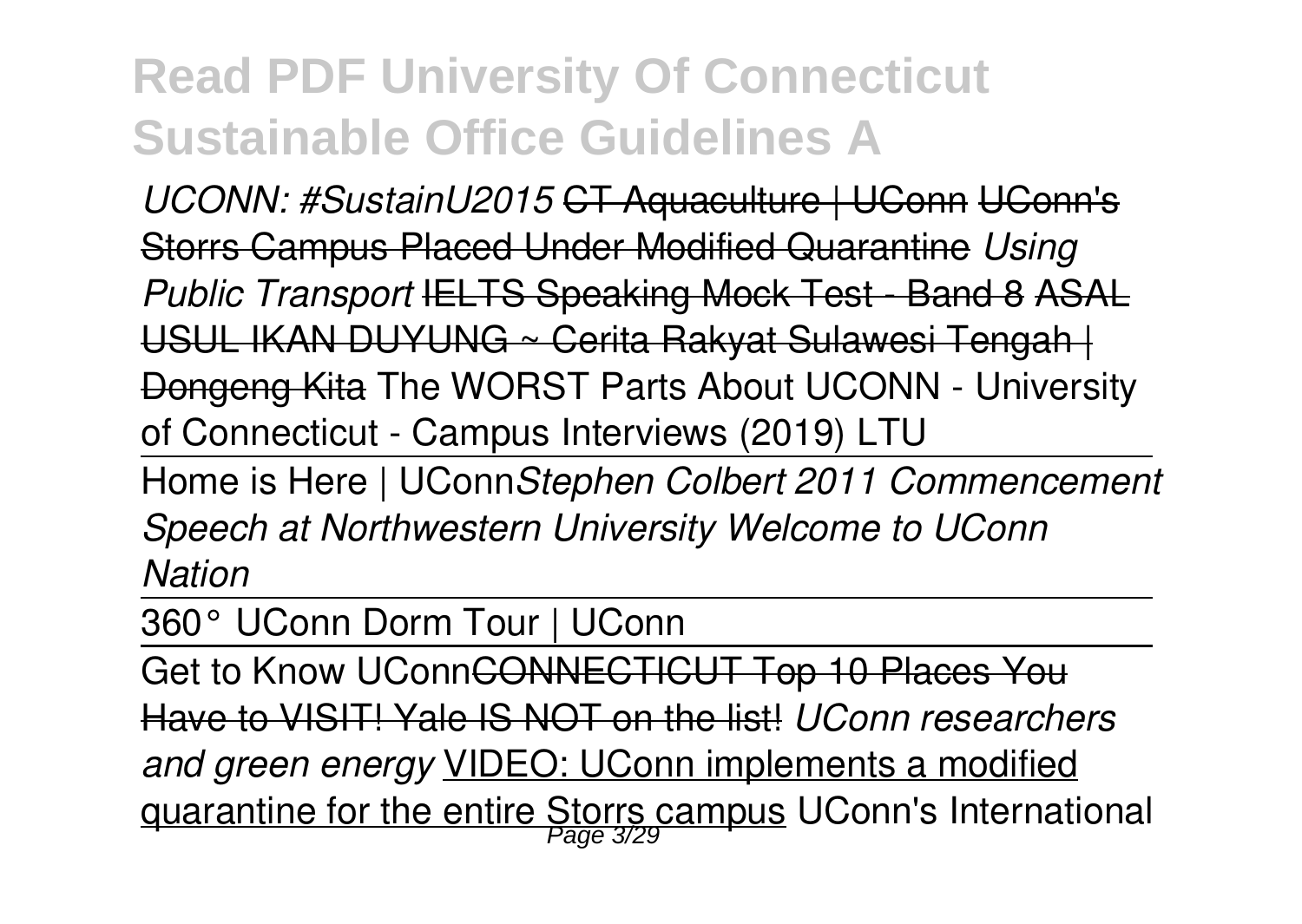Engineering Program An Internship at Stanley Black \u0026 Decker | UConn **ENGR 1166 CHEG Module** REIMAGINE 2020 v2.0 - David Noble - UConn - Gunclear - University Segment International Womxn's Day Lecture: Dr. Vandana Shiva Lessons From the Facilities Reorganization at UConn | Higher Ed Facilities Forum **University Of Connecticut Sustainable Office**

Office of Sustainability 3107 Horsebarn Hill Rd. Room 151 Storrs, CT 06269. Email: sustainability@uconn.edu. Phone: (860) 486-5773. Fax: (860) 486-5477 . Support Campus Sustainability ©

#### **Home | Office of Sustainability**

This 25-member senior advisory group would become a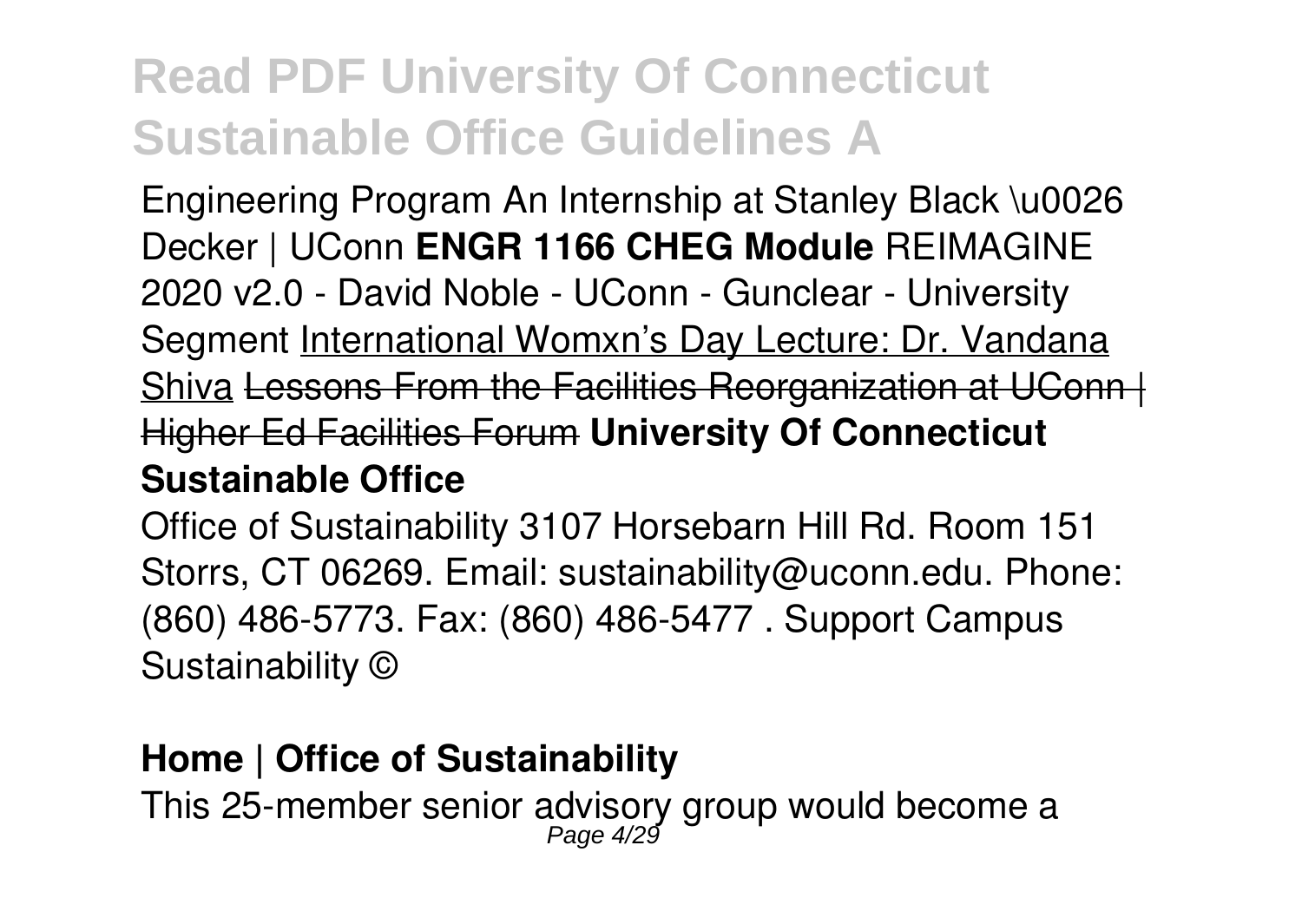vehicle to engage UConn students, faculty, administrators, and staff in a dialogue about environmental stewardship, sustainability and leadership across the university. In 2019, the Office of Environmental Policy (OEP) was reorganized into the Office of Sustainability (OS) and joined the newly formed Institute of the Environment (IoE) along with the Center for Environmental Sciences & Engineering, Connecticut State Museum of Natural History

#### **About Us | Office of Sustainability**

Program | Office of Sustainability To help meet the strong demand for specialized expertise in the field, the University of Connecticut (UConn) offers a 12-credit Sustainable Environmental Planning and Management online graduate Page 5/29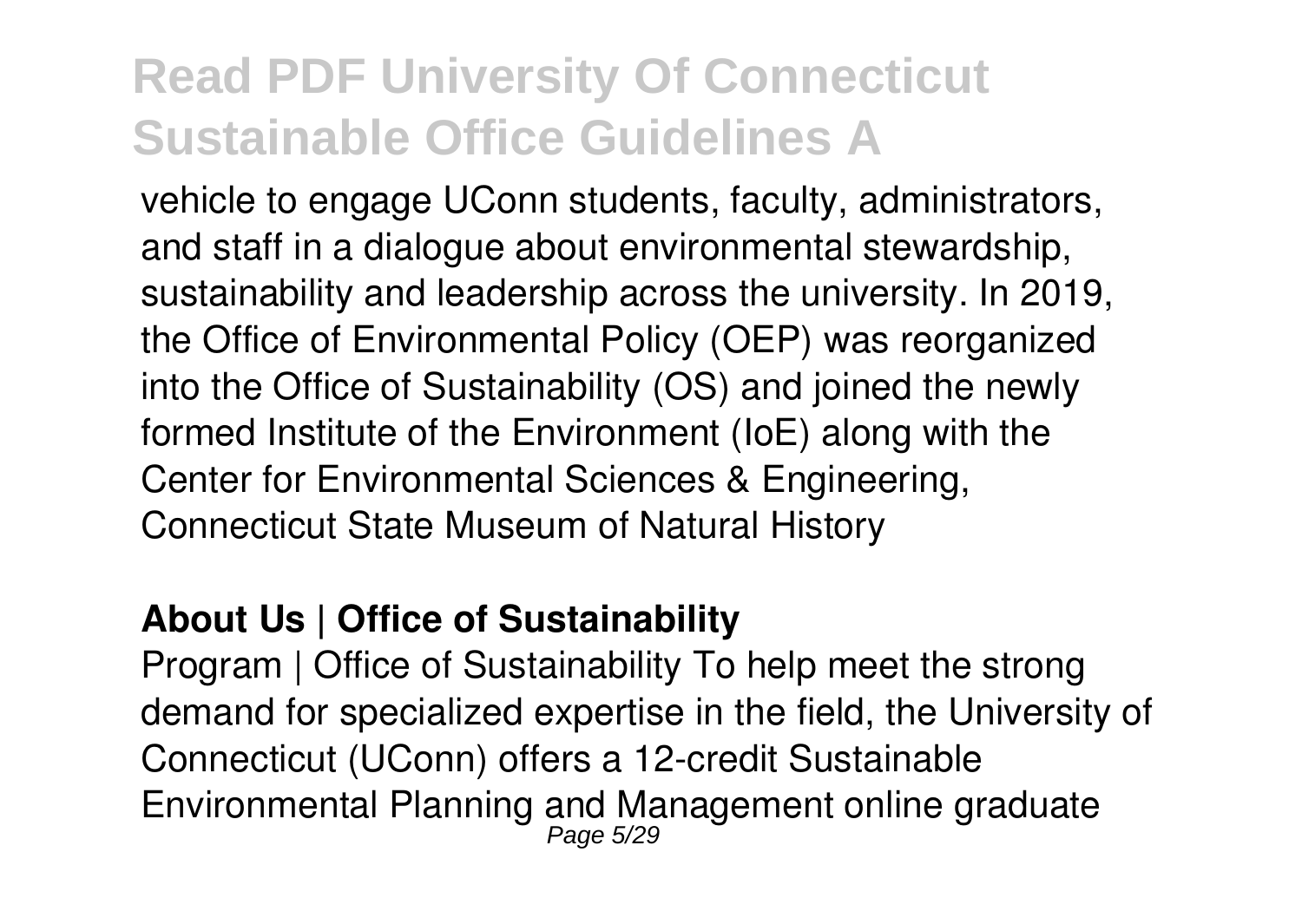certificate program that can be completed in 12-16 months. This 100% online program is

#### **University Of Connecticut Sustainable Office Guidelines A**

University Of Connecticut Sustainable Office Guidelines A Author: i¿1/2i¿1/2abcd.rti.org-2020-08-12 Subject:  $\frac{1}{2}$ زة/¿University Of Connecticut Sustainable Office Guidelines A Created Date: 8/12/2020 5:52:28 PM

#### **University Of Connecticut Sustainable Office Guidelines A**

University Of Connecticut Sustainable Office Guidelines A Author: media.ctsnet.org-Marie Schmidt-2020-10-08-01-18-16 Page 6/29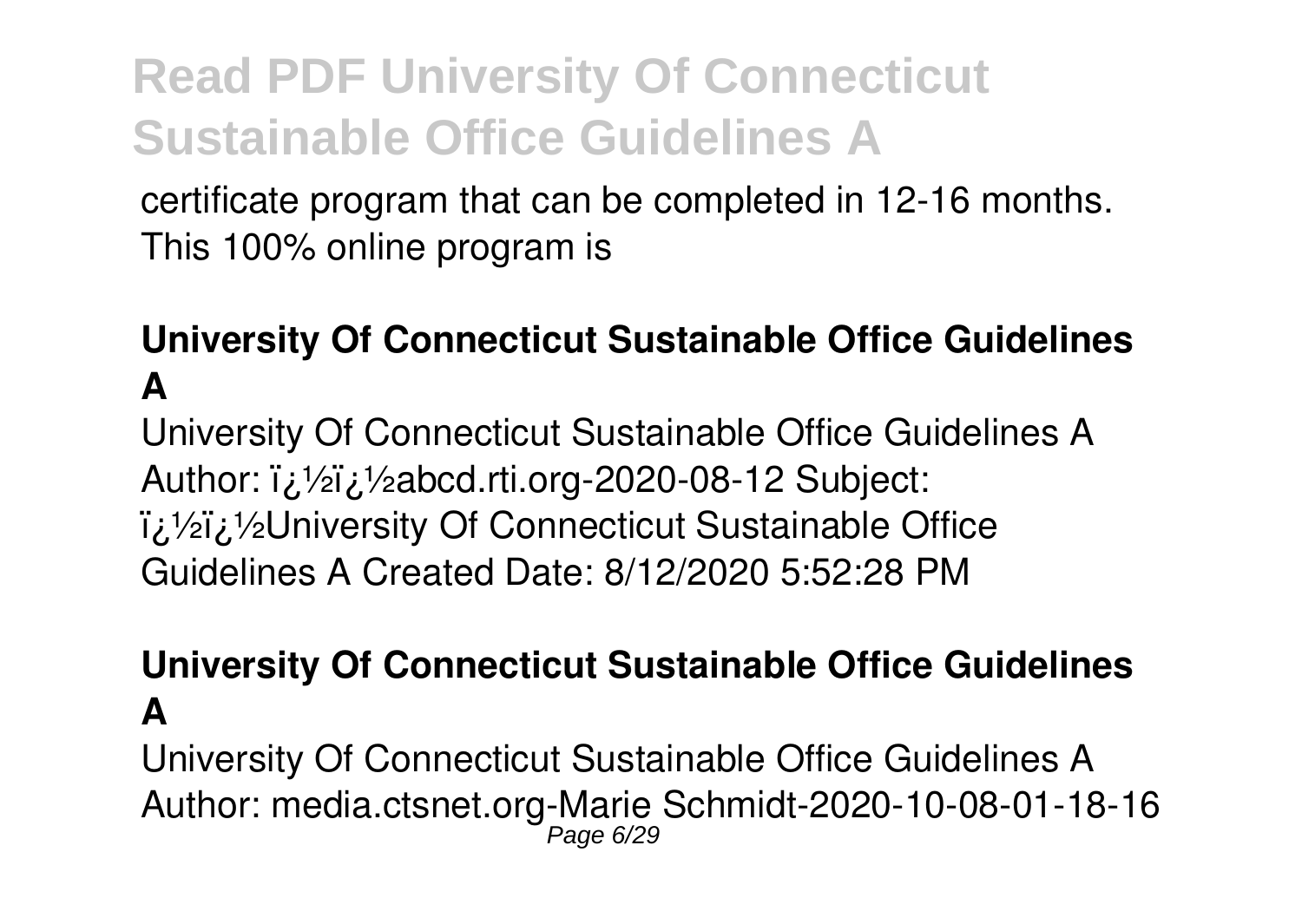Subject: University Of Connecticut Sustainable Office Guidelines A Keywords:

university,of,connecticut,sustainable,office,guidelines,a Created Date: 10/8/2020 1:18:16 AM

#### **University Of Connecticut Sustainable Office Guidelines A**

Reading this university of connecticut sustainable office guidelines a will provide you more than people admire. It will guide to know more than the people staring at you. Even now, there are many sources to learning, reading a collection still becomes the first marginal as a good way. Why

#### **University Of Connecticut Sustainable Office Guidelines** Page 7/29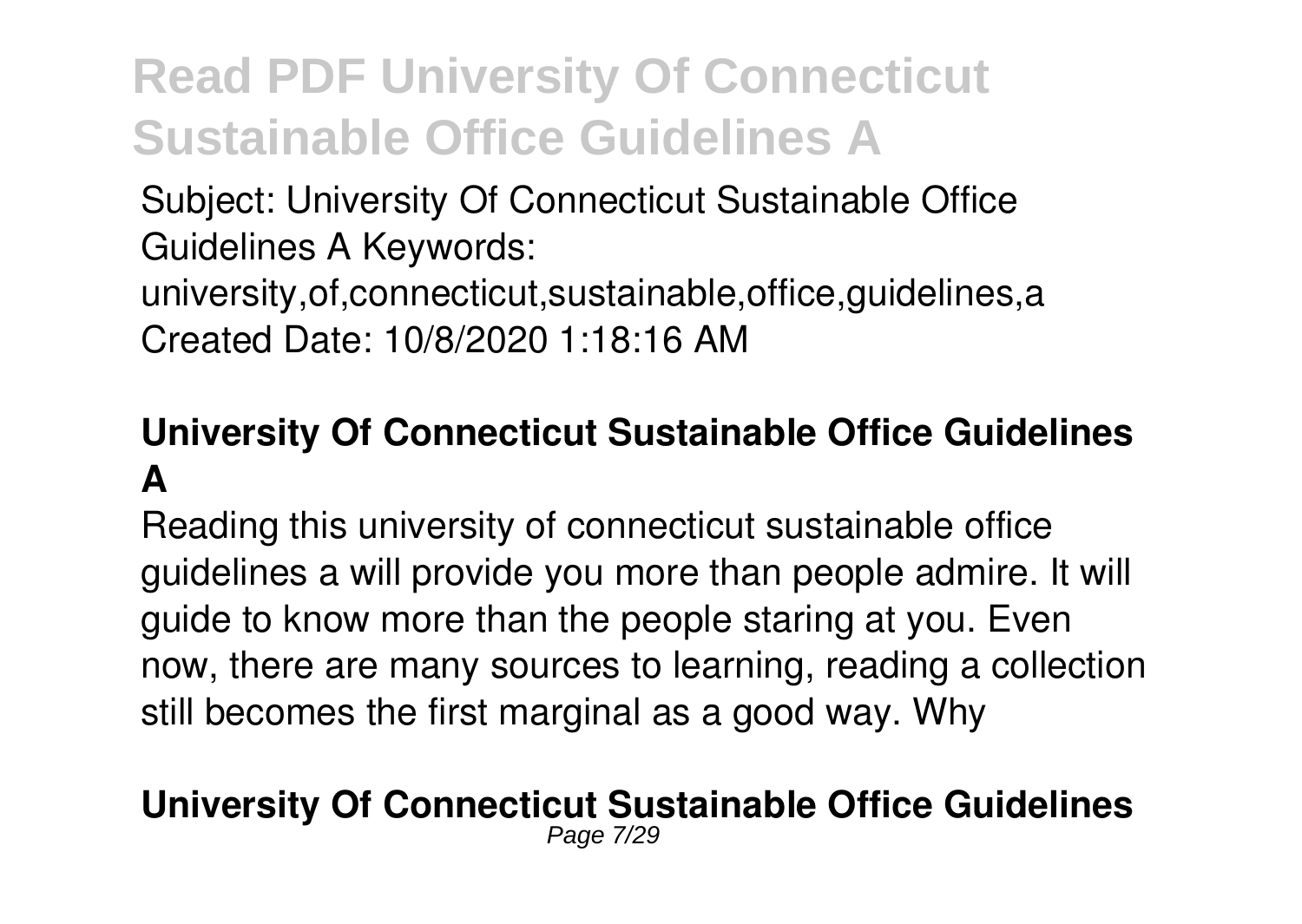**A**

Title: University Of Connecticut Sustainable Office Guidelines A Author: learncabg.ctsnet.org-Nicole Fassbinder-2020-08-29-00-57-24 Subject: University Of Connecticut Sustainable Office Guidelines A

#### **University Of Connecticut Sustainable Office Guidelines A**

University Of Connecticut Sustainable Office Guidelines A,Download University Of Connecticut Sustainable Office Guidelines A,Free download University Of Connecticut Sustainable Office Guidelines A,University Of Connecticut Sustainable Office Guidelines A PDF Ebooks, Read University Of Connecticut Sustainable Office Guidelines A Page 8/29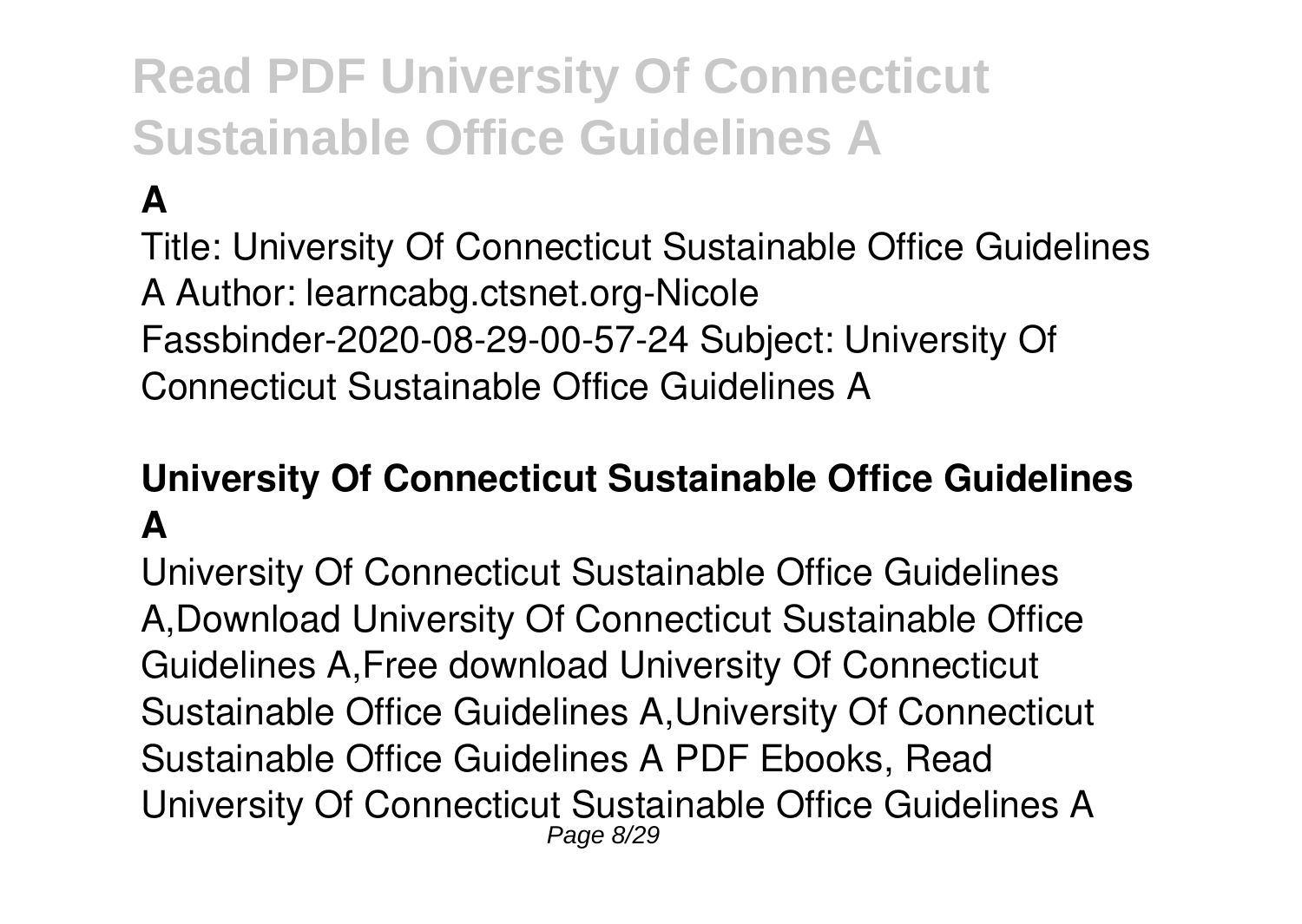#### **University Of Connecticut Sustainable Office Guidelines A**

Access Free University Of Connecticut Sustainable Office Guidelines A We are coming again, the additional hoard that this site has. To unmovable your curiosity, we give the favorite university of connecticut sustainable office guidelines a autograph album as the different today. This is a lp that will play in you even extra to old thing.

#### **University Of Connecticut Sustainable Office Guidelines A**

Congrats 2020 certified communities!. Working on Page 9/29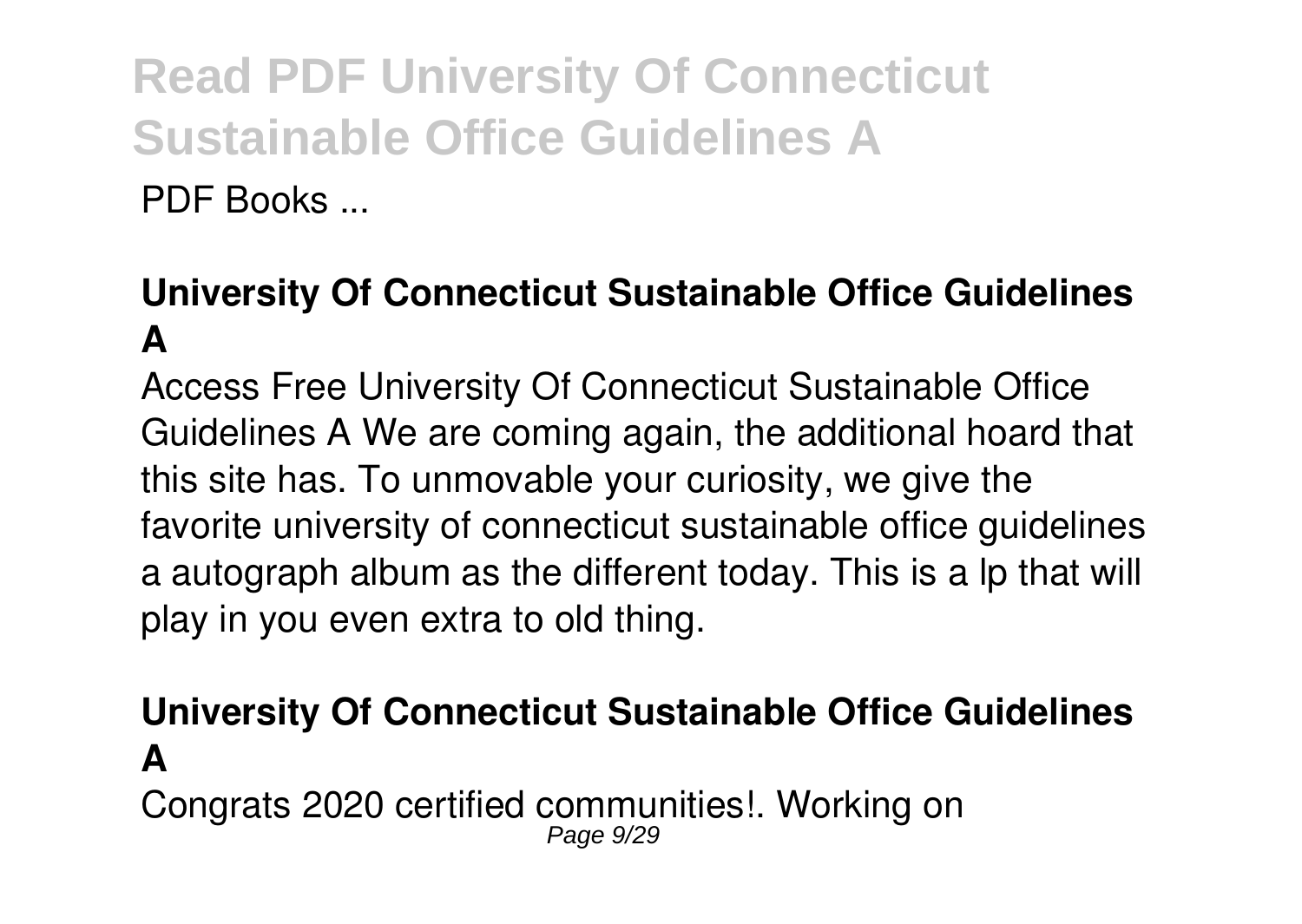Sustainable CT for 2021? We still are too! Click here to view action revisions and links to drafts in progress, to be finalized by January 1.

#### **Sustainable CT**

Title: The University of Connecticut Sustainable Design and Construction Policy Policy Owner: Office of Environmental Policy Applies to: Any building construction or renovation project entering the predesign phase, whenever estimated project cost exceeds \$5 million Campus Applicability: All Campuses Effective Date: June 29, 2016 For More Information, Contact Richard Miller Contact Information: (860) 486-8741 Official…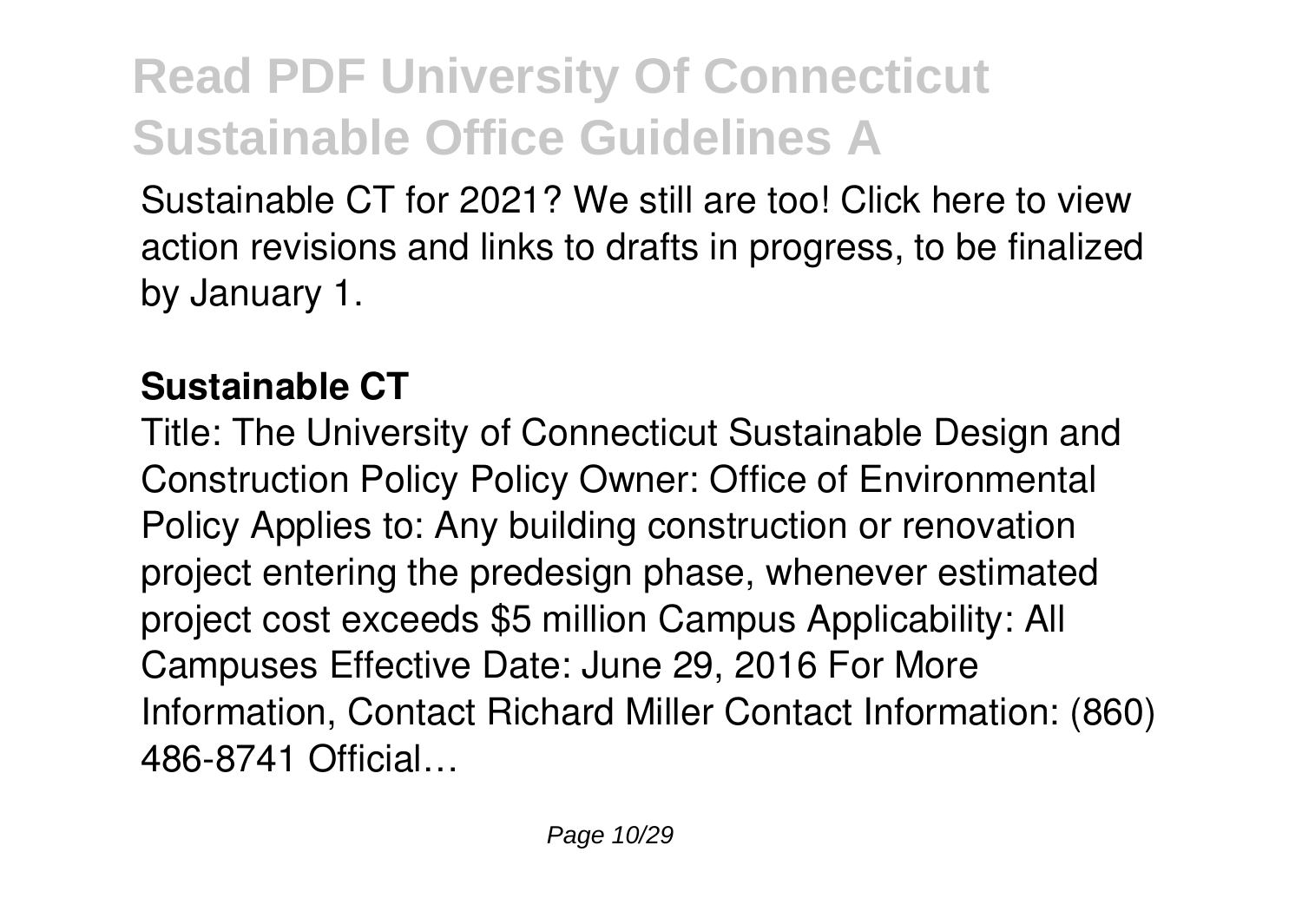**The University of Connecticut Sustainable Design and ...** Office of Sustainability. SCSU is part of a coalition of colleges and universities across the United States and internationally that have formally committed to climate leadership, netcarbon neutrality by 2050, and actively engaging campus and surrounding communities in climate resilience and adaptation. Nationally recognized by the Princeton Review and Sierra Magazine since 2014 for campus greening, SCSU has lowered its carbon footprint 12% below the 2008 benchmark year for emissions caused ...

#### **Office of Sustainability | Southern Connecticut State ...** Earning the moniker: "sustainable southern". Southern Connecticut State University (nicknamed "Southern"), is Page 11/29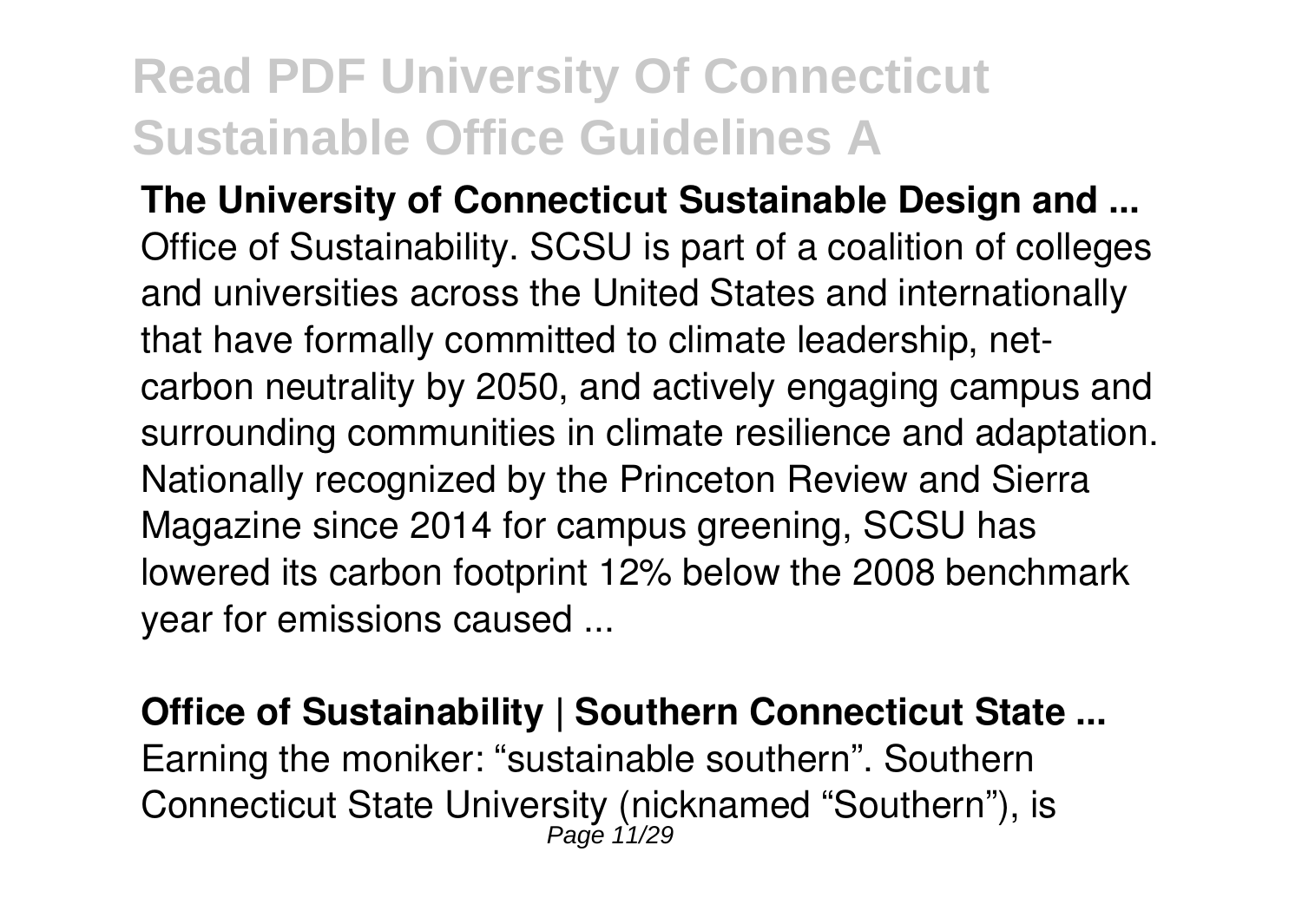located in New Haven, Connecticut, and is one of 17 institutions in the Connecticut State Colleges and Universities System. Founded in 1893 as a teacher's college, Southern may be the system's third-oldest campus, but its current community of some 11,000 students, faculty, and staff certainly isn't living in the past.

#### **Southern Connecticut State University Office of Sustainability**

The Office, located in City Hall, is funded by the generous support of the Hartford Foundation for Public Giving, Partners for Places, UConn's Connecticut Institute for Resilience and Climate Adaptation, and the National Fish and Wildlife Foundation. Contact the Office using our online form. Page 12/29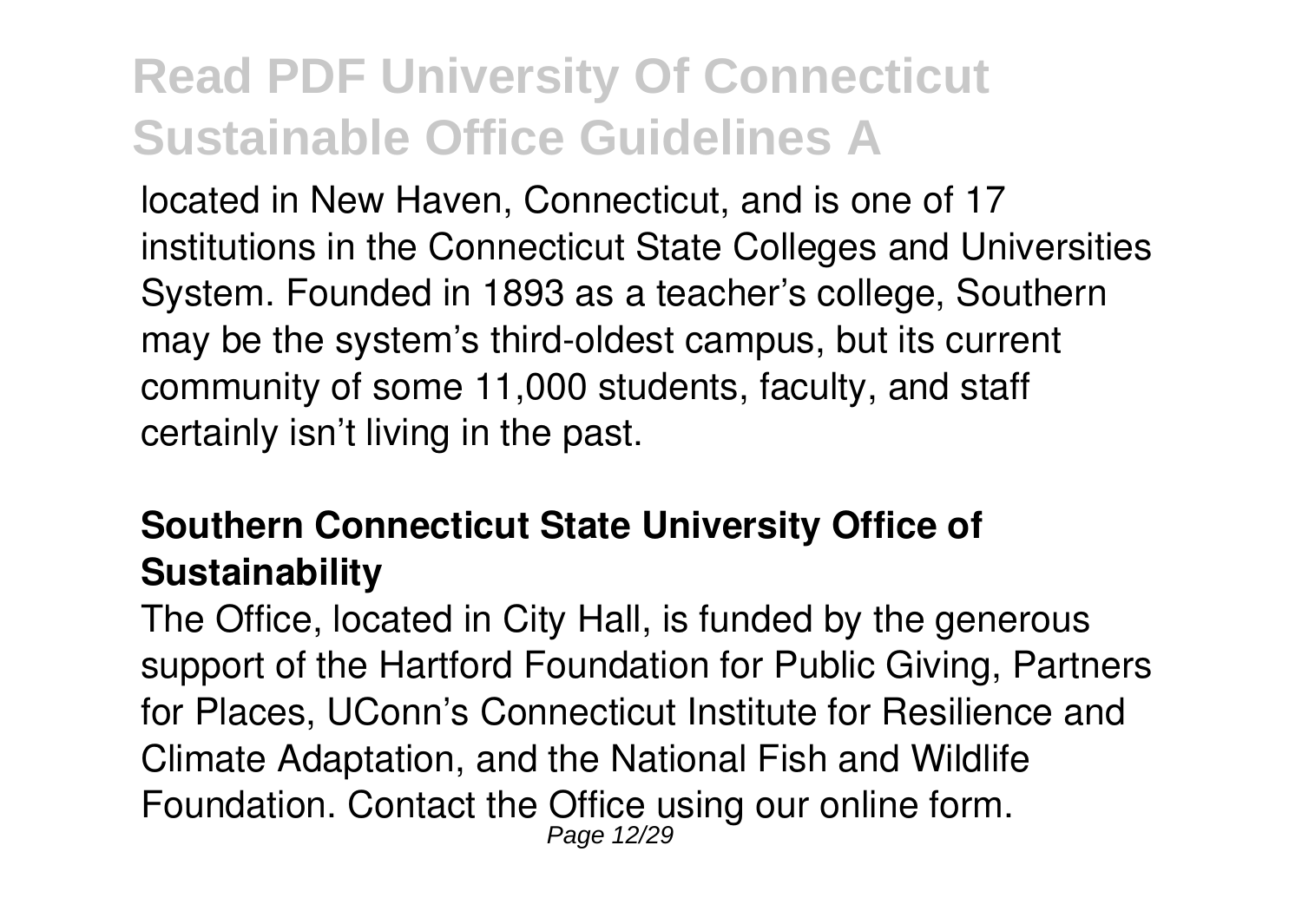SUSTAINABILITY COORDINATOR SHUBHADA KAMBLI

#### **City of Hartford Office of Sustainability – Hartford ...**

Title: University Of Connecticut Sustainable Office Guidelines A Author: gallery.ctsnet.org-Frank Wannemaker-2020-10-01-18-39-10 Subject: University Of Connecticut Sustainable Office Guidelines A

#### **University Of Connecticut Sustainable Office Guidelines A**

A University Of Connecticut Sustainable Office Guidelines A In this site is not the same as a solution' 'University Of Connecticut Sustainable Office Guidelines A June 17th, 2018 - Tue 12 Jun 2018 05 27 00 GMT university of connecticut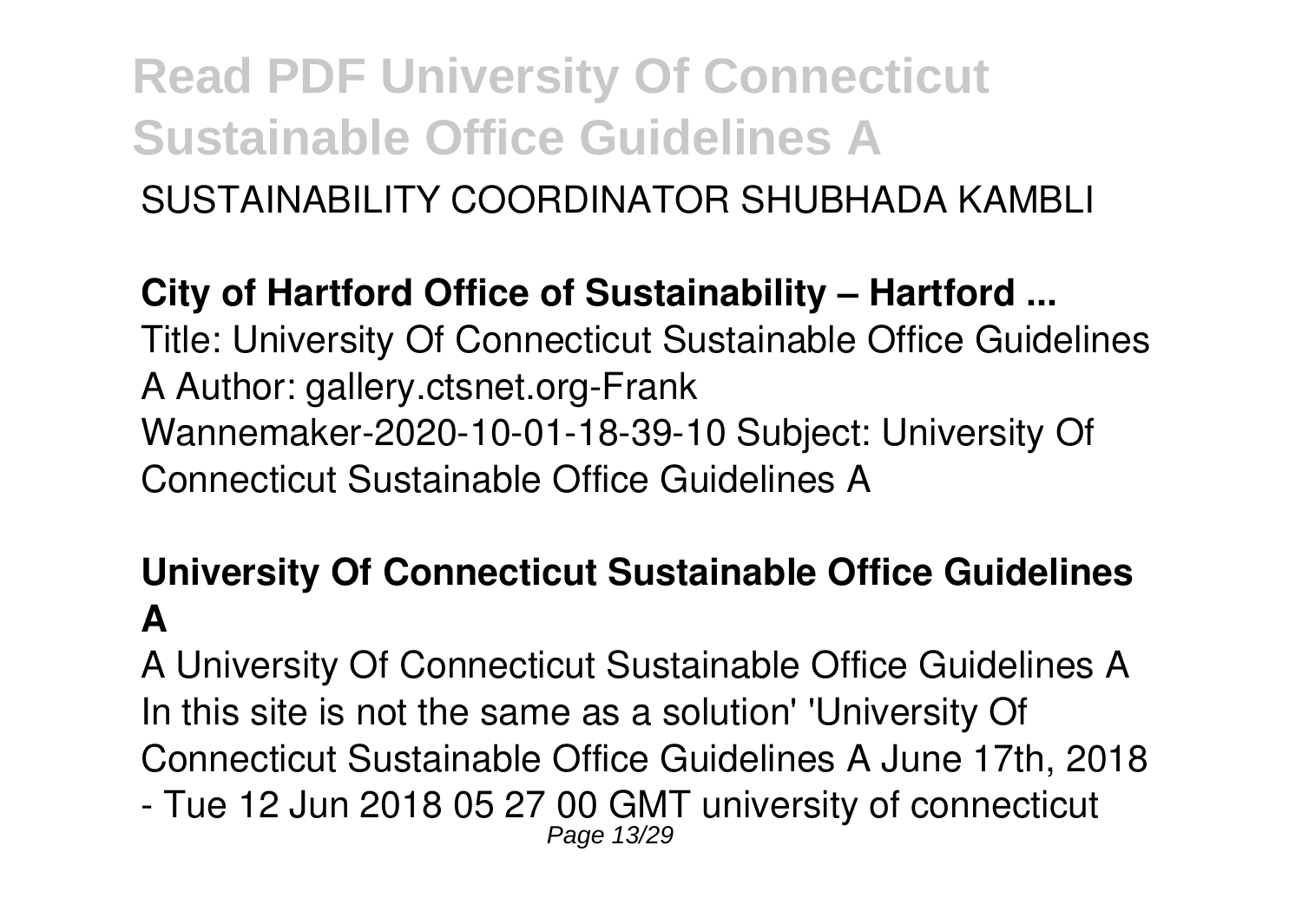sustainable pdf This

#### **University Of Connecticut Sustainable Office Guidelines A**

15 check-ins. About See All. 3107 Horsebarn Hill Road (2,314.69 mi) Storrs, CT 06269. Get Directions. (860) 486-5773. www.ecohusky.uconn.edu. Environmental Conservation Organization · College & University.

#### **UConn Office of Sustainability - Home | Facebook** Office of Sustainability Facilities Operations 236. 615 Fitch St. Hamden CT, 06514 Phone: (203) 392-7137

# **Campus Sustainability | Southern Connecticut State** Page 14/29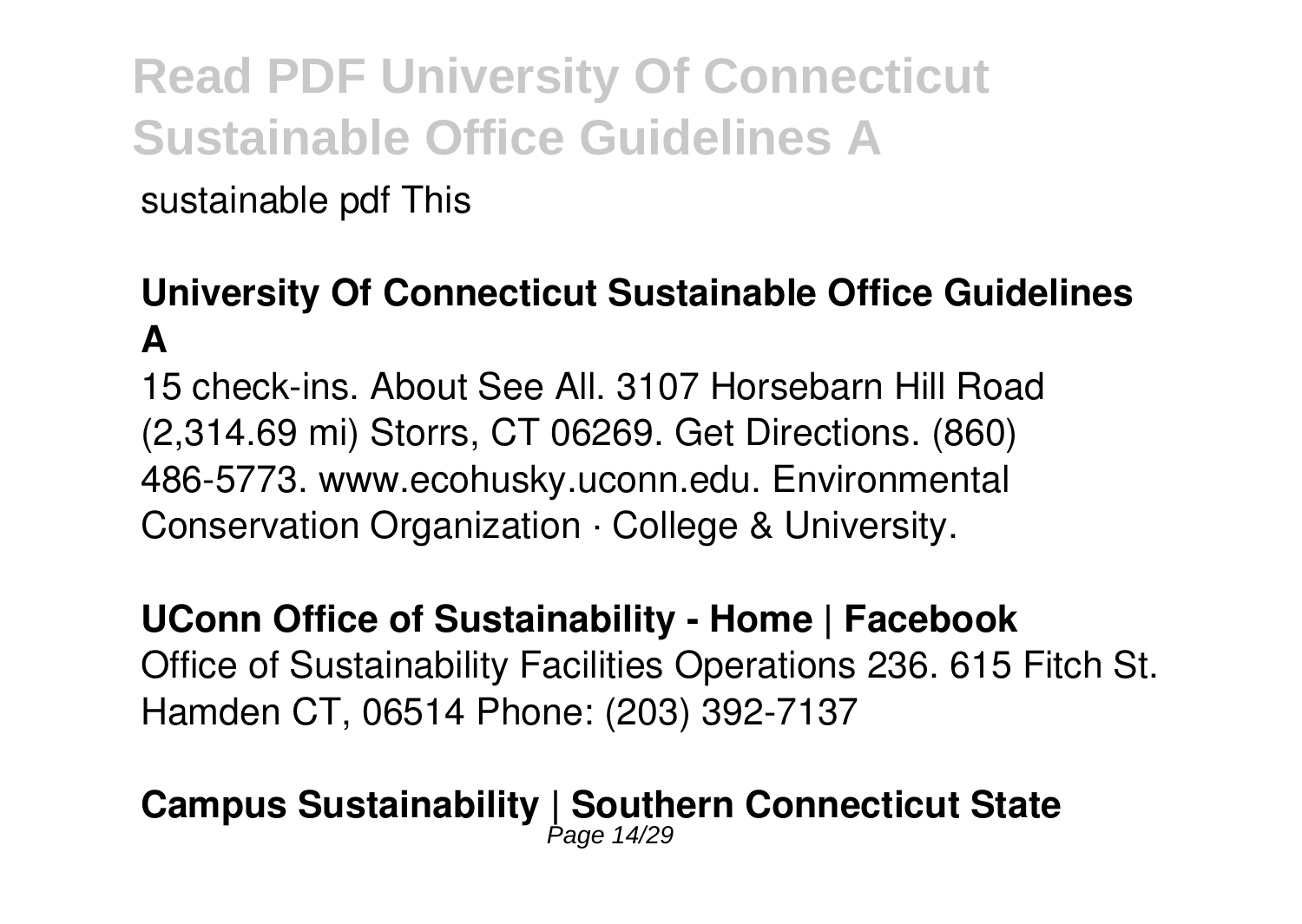#### **University**

The University of Connecticut (UConn) is a public land grant, National Sea Grant and National Space Grant research university in Storrs, Connecticut.It was founded in 1881. The primary 4,400-acre (17.8 km 2) campus is in Storrs, Connecticut, approximately a half hour's drive from Hartford and 90 minutes from Boston.It is a flagship university that is ranked as tied for the best public national ...

Challenge the status quo, change the face of activism, and confront climate change head on with the ultimate blueprint for taking action. Xiuhtezcatl Martinez is a 16-year-old climate Page 15/29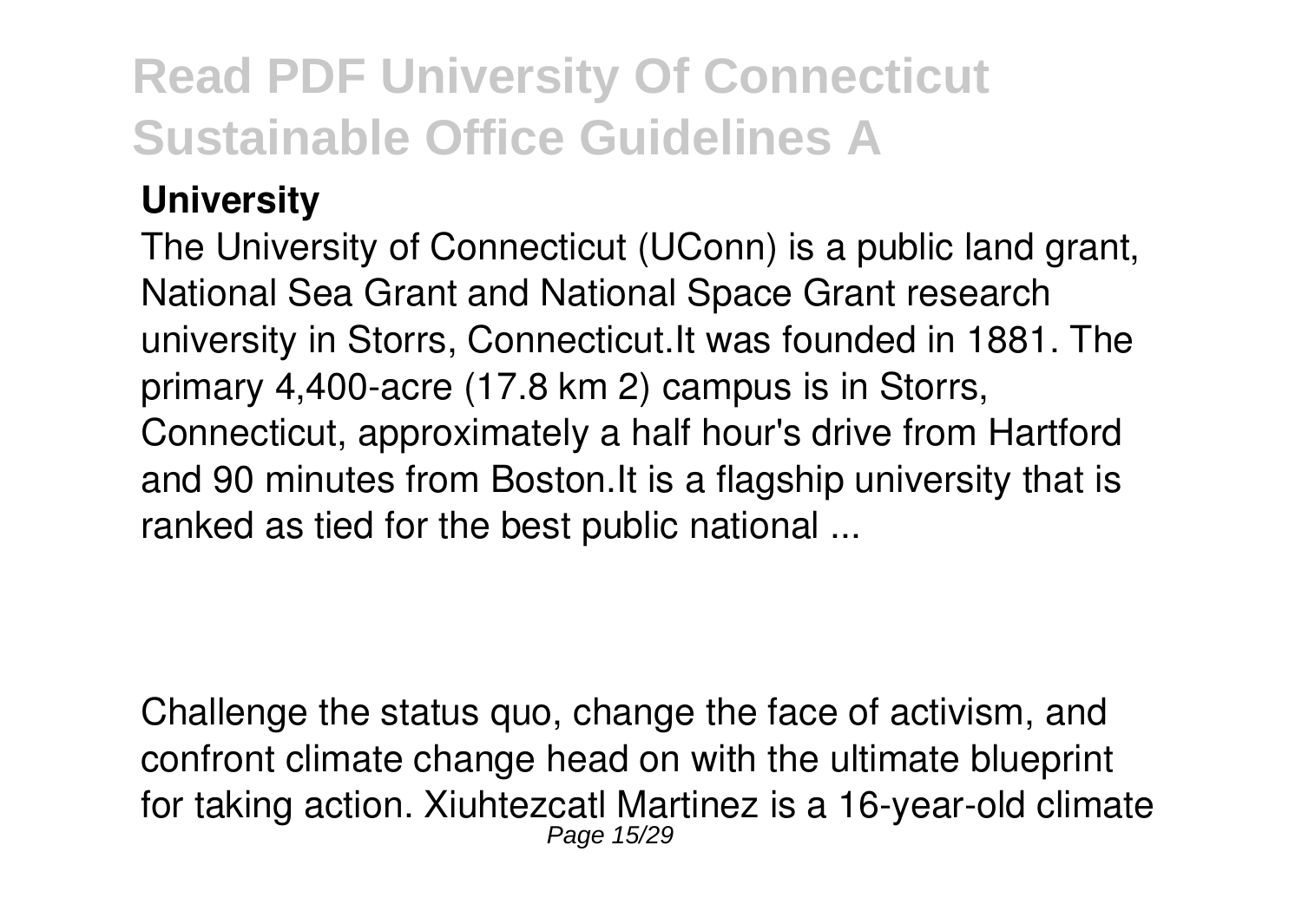activist, hip-hop artist, and powerful new voice on the front lines of a global youth-led movement. He and his group the Earth Guardians believe that today's youth will play an important role in shaping our future. They know that the choices made right now will have a lasting impact on the world of tomorrow, and people--young and old--are asking themselves what they can do to ensure a positive, just, and sustainable future. We Rise tells these stories and addresses the solutions. Beginning with the empowering story of the Earth Guardians and how Xiuhtezcatl has become a voice for his generation, We Rise explores many aspects of effective activism and provides step-by-step information on how to start and join solution-oriented movements. With conversations between Xiuhtezcatl and well-known activists, Page 16/29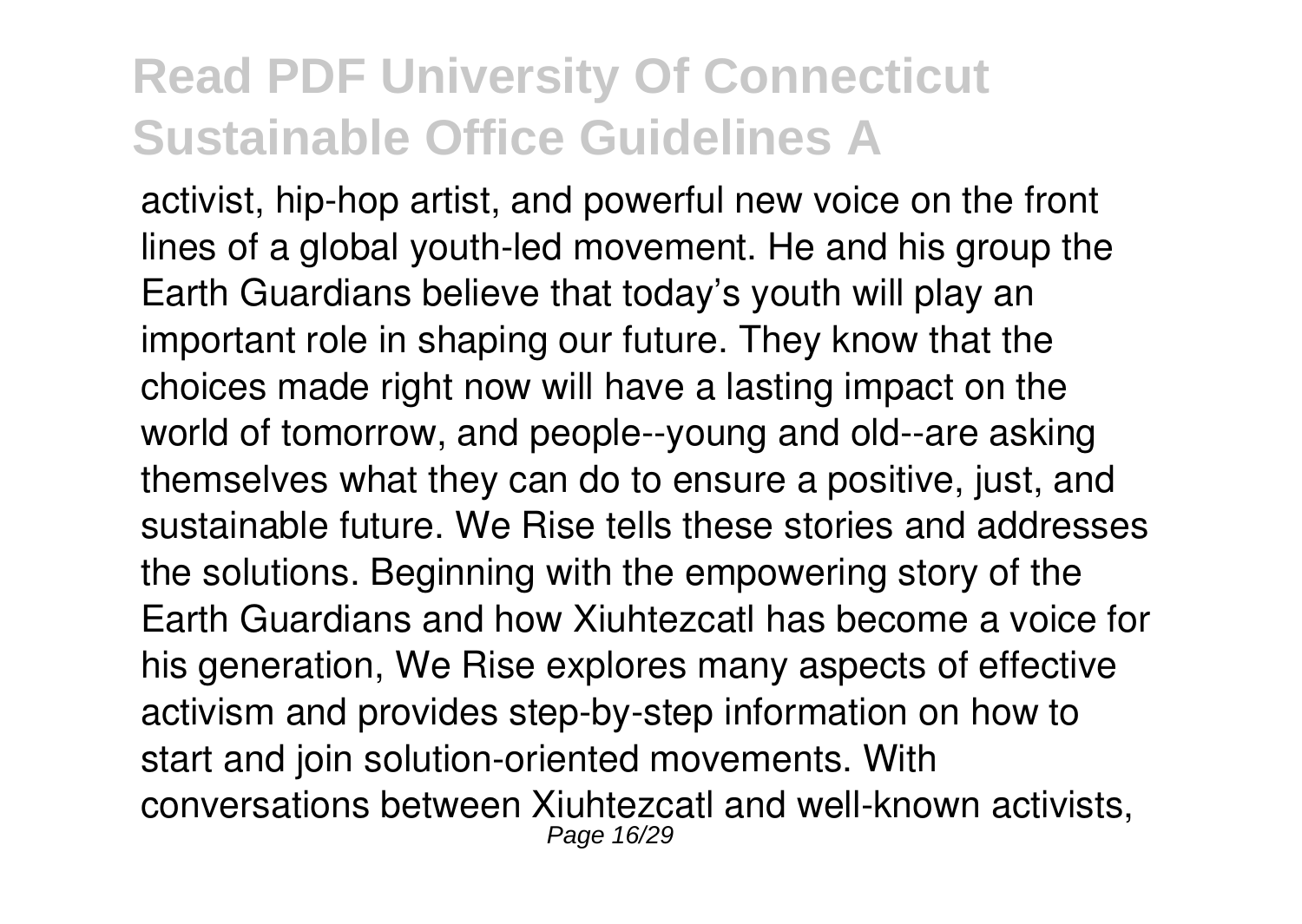revolutionaries, and celebrities, practical advice for living a more sustainable lifestyle, and ideas and tools for building resilient communities, We Rise is an action guide on how to face the biggest problems of today, including climate change, fossil fuel extraction, and industrial agriculture. If you are interested in creating real and tangible change, We Rise will give you the inspiration and information you need to do your part in making the world a better place and leave you asking, what kind of legacy do I want to leave?

Before March 2011 only four coaches had ever won the NCAA men's basketball championship three times or more. That month, with the culmination of the famous "March Madness," the University of Connecticut's Jim Calhoun Page 17/29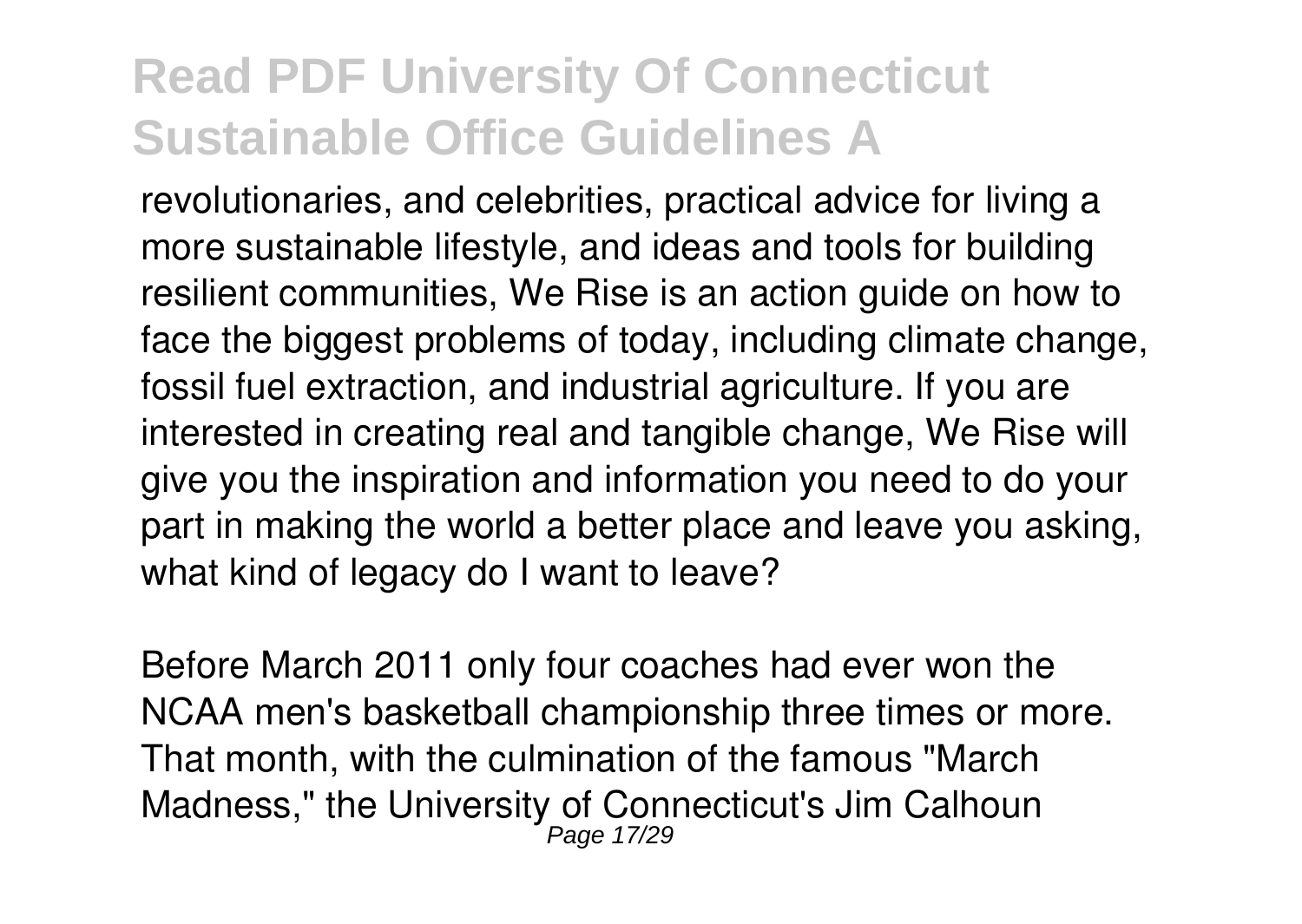became the fifth. In twenty-five years at UConn, coach Jim Calhoun changed a team, a university, a state, and college basketball. Shock the World is a riveting season-by-season, game-by-game, and player-by-player biography of Jim Calhoun's winning program. It paints a vivid portrait of college basketball in the last twenty-five years and highlights the challenges Calhoun overcame to become the best program builder of all time, and the greatest coach of his generation. Calhoun's Huskies show that spirit, fortitude, and perseverance are keys to winning in modern collegiate sports, just as they are the keys to overcoming challenges off the court. At the end of the 2010 season an NCAA investigation, penalties, and few returning players threatened an end to the Calhoun era. Despite these obstacles, Calhoun, point guard Page 18/29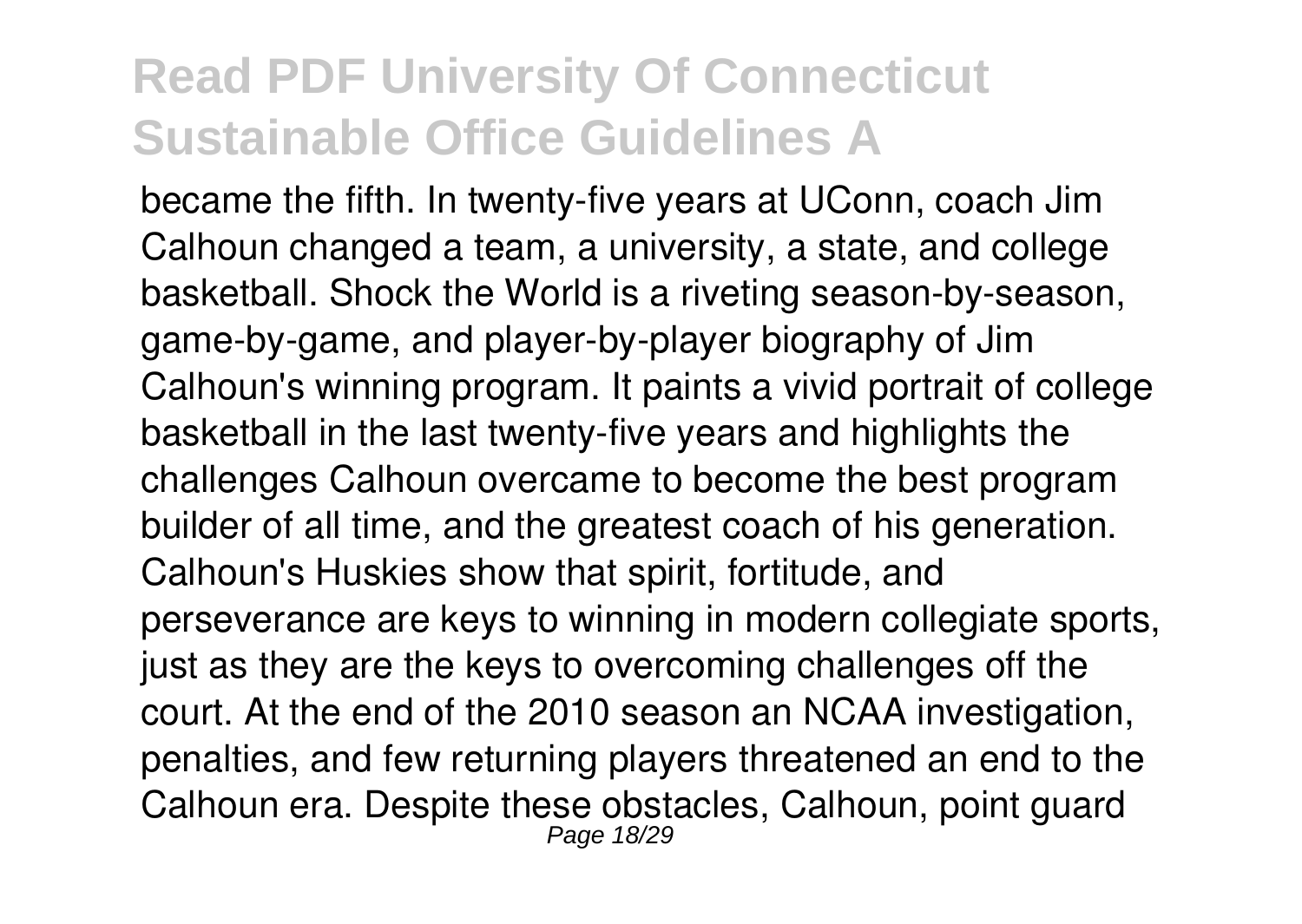Kemba Walker, and a group of freshmen led UConn to a win at the Maui Invitational in November, and UConn became the first team to capture its conference tournament by winning five games in five days. They went on to a thrilling win in the championship, making this period in the Calhoun era one of great resilience and an enduring monument to Husky pride.

From St. Louis to New Orleans, from Baltimore to Oklahoma City, there are poor and minority neighborhoods so beset by pollution that just living in them can be hazardous to your health. Due to entrenched segregation, zoning ordinances that privilege wealthier communities, or because businesses Page 19/29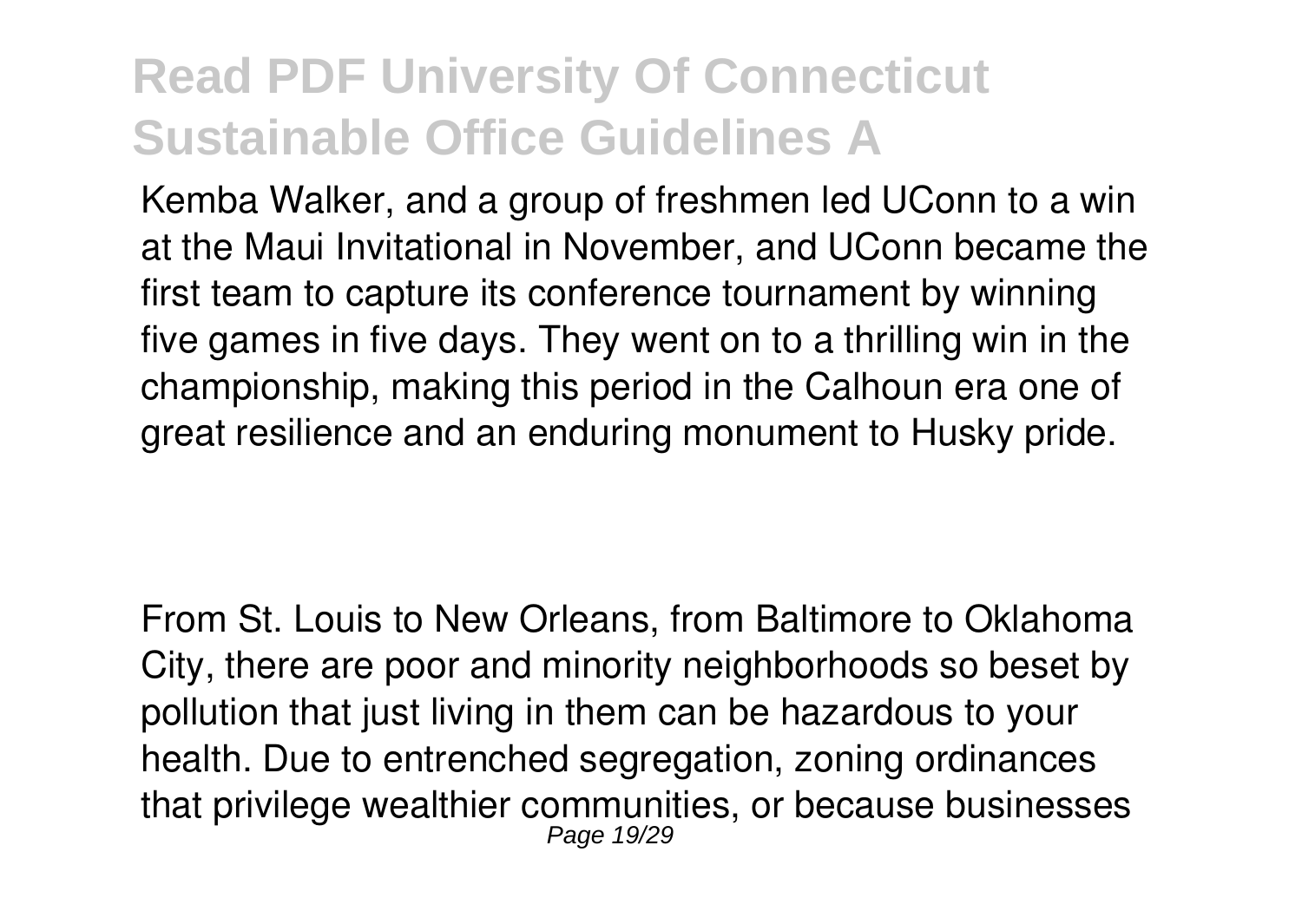have found the OCypaths of least resistance, OCO there are many hazardous waste and toxic facilities in these communities, leading residents to experience health and wellness problems on top of the race and class discrimination most already experience. Taking stock of the recent environmental justice scholarship, a Toxic Communities aexamines the connections among residential segregation, zoning, and exposure to environmental hazards. Renowned environmental sociologist Dorceta Taylor focuses on the locations of hazardous facilities in low-income and minority communities and shows how they have been dumped on, contaminated and exposed. Drawing on an array of historical and contemporary case studies from across the country, Taylor explores controversies over racially-motivated Page 20/29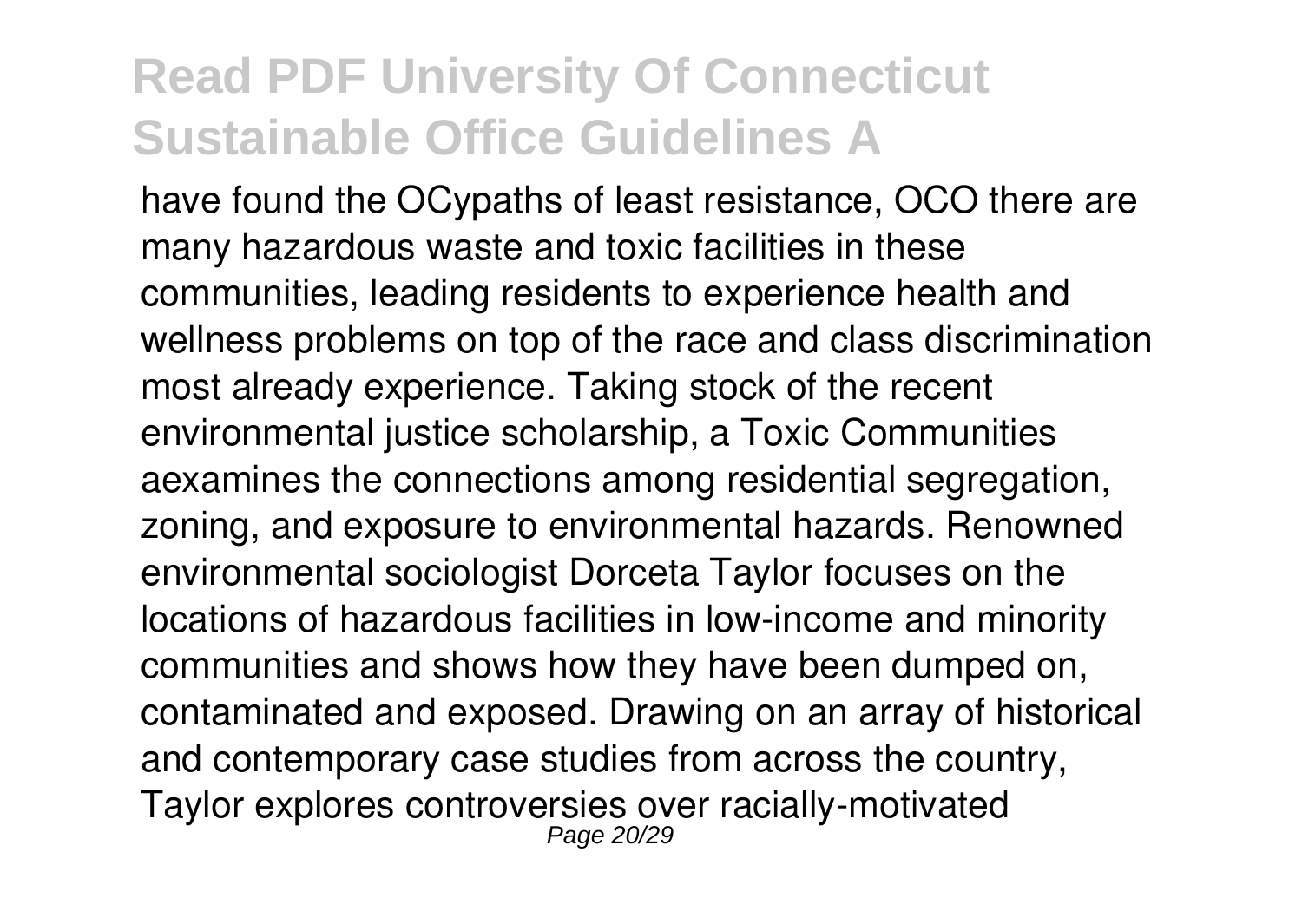decisions in zoning laws, eminent domain, government regulation (or lack thereof), and urban renewal. She provides a comprehensive overview of the debate over whether or not there is a link between environmental transgressions and discrimination, drawing a clear picture of the state of the environmental justice field today and where it is going. In doing so, she introduces new concepts and theories for understanding environmental racism that will be essential for environmental justice scholars. A fascinating landmark study, a Toxic Communities agreatly contributes to the study of race, the environment, and space in the contemporary United States."

Is our imagination adequate to the realities of global Page 21/29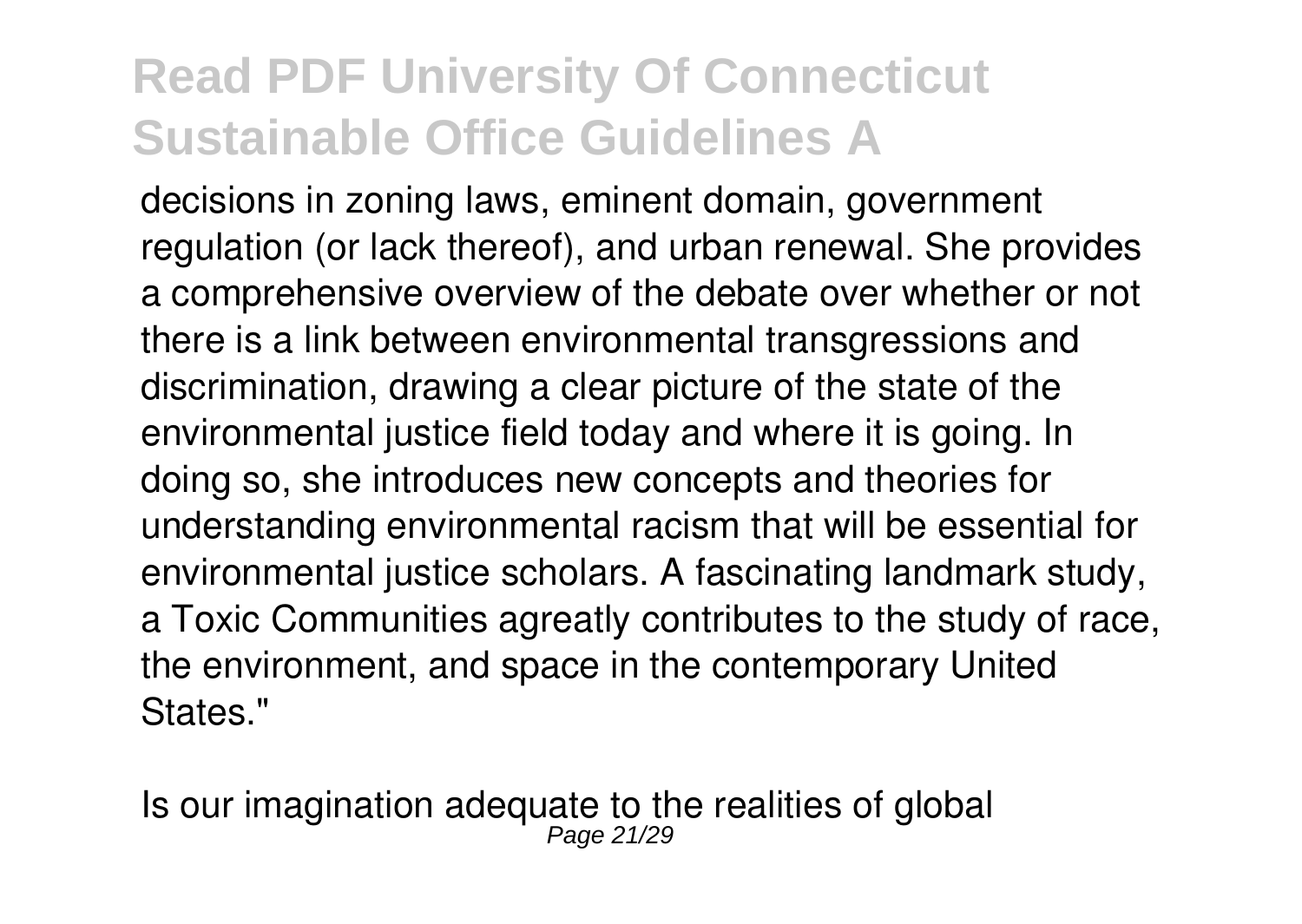warming? The novelist Amitav Ghosh argues that we need art and literature to help us imagine our future in the Anthropocene, but that they are falling short of the task. If culture cannot help us see the realities of our plight, then our era, which so congratulates itself on its self-awareness, may come to be known as the time of the Great Derangement. A case in point is fiction, which is so committed to normalcy and the everyday that it has no space for the improbability of climate change events the persistent droughts, hundred-year storms, and freakish tornadoes. Our politics, likewise, seems unable to mobilize forcefully in response to climate change. Ghosh argues that politics, like literature, has become a matter of individual moral reckoning, a journey of the solitary conscience rather than an arena of collective action. But to Page 22/29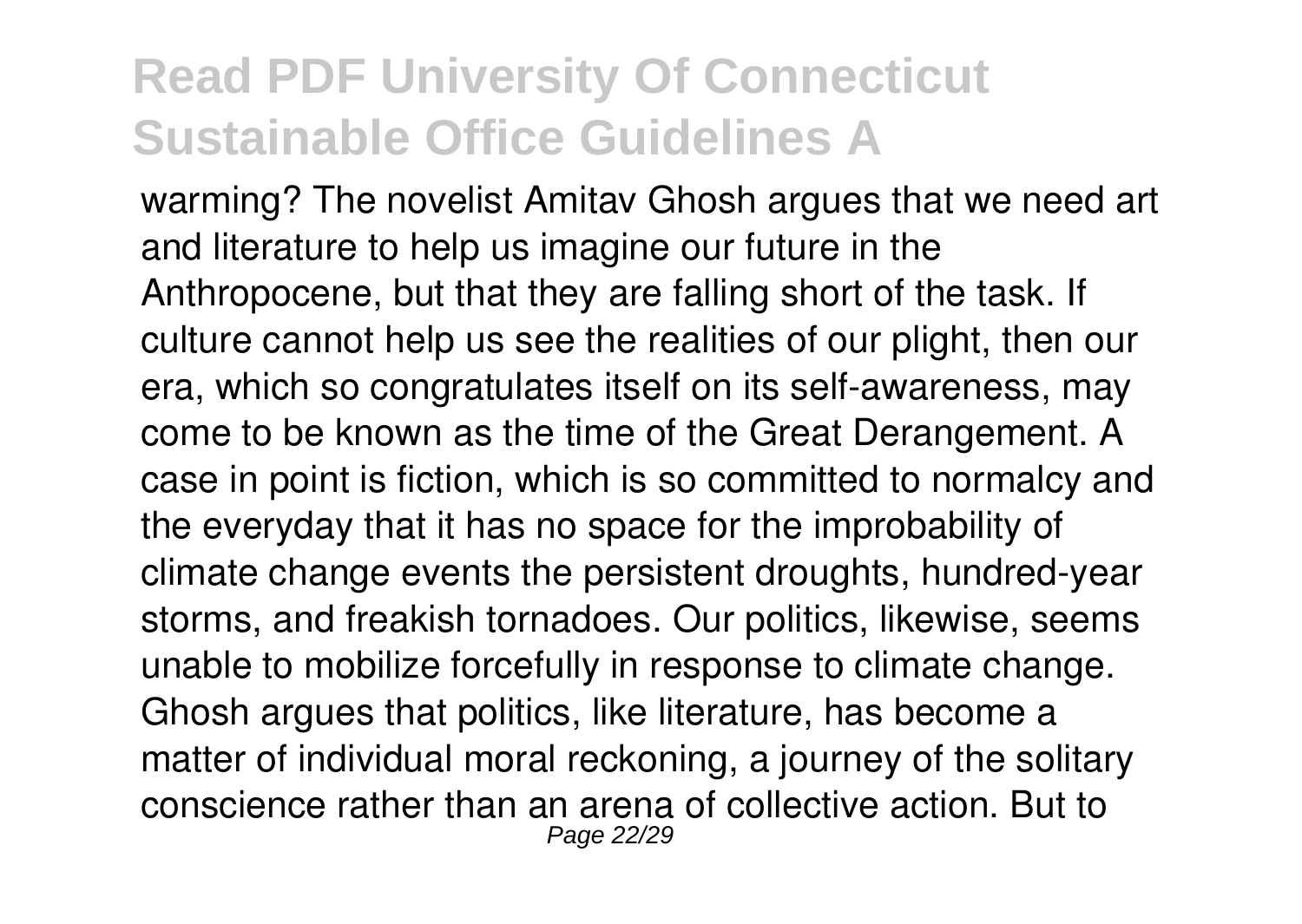limit fiction and politics to individual moral adventure comes at a great cost. The climate crisis asks us to imagine other forms of human existence a task to which fiction, Ghosh argues, is the best suited of all cultural forms. A powerful nonfiction work by one of our most gifted, historically attuned novelists, "The Great Derangement "brings a fresh urgency to thinking on climate change. "

Civil society participants have voiced concerns that the environmental problems that were the subject of multilateral environmental agreements negotiated during the 1992 Rio processes are not serving to ameliorate global environmental problems. These concerns raise significant questions regarding the utility of negotiating agreements through the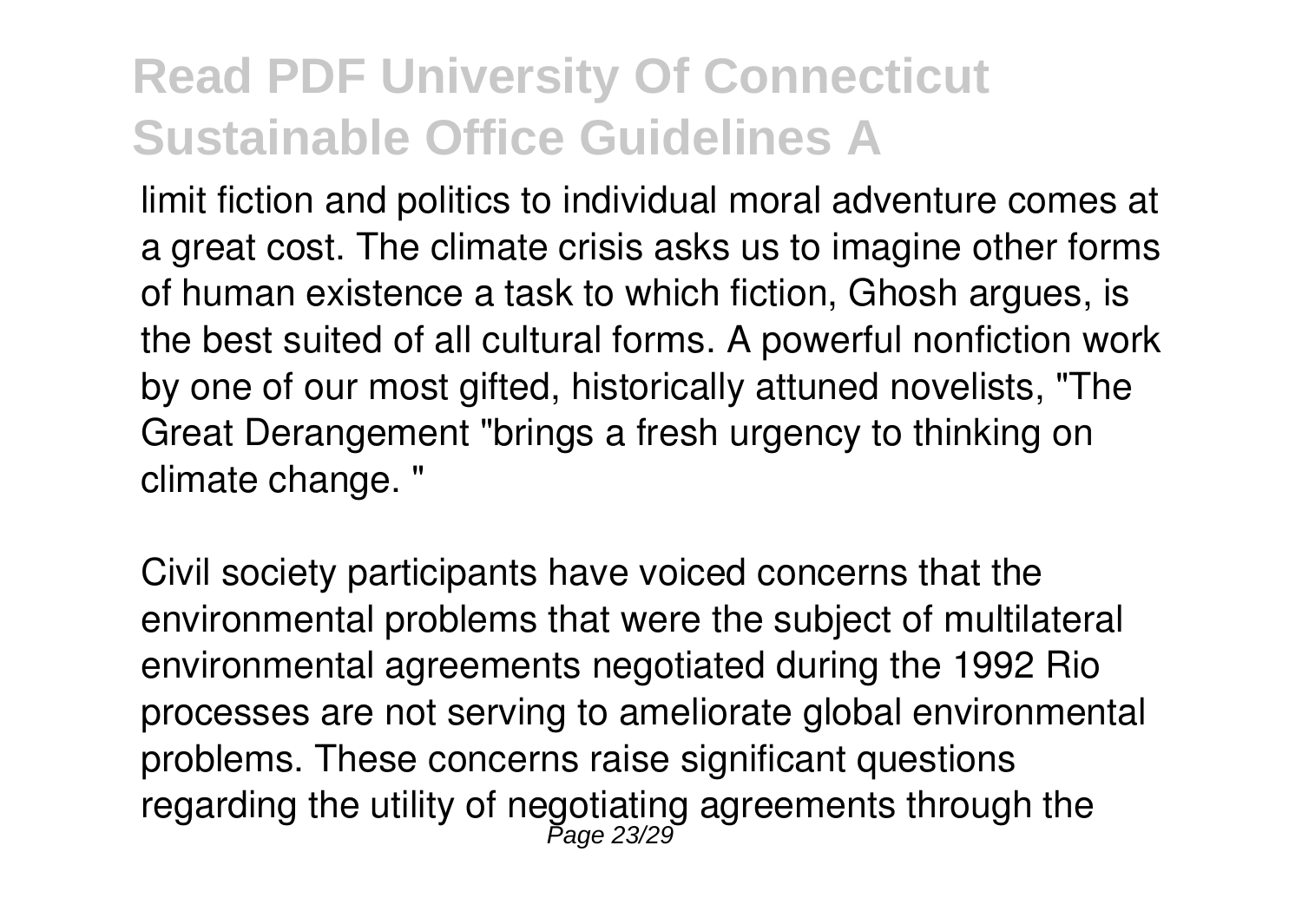UN. This book elucidates the complexity of how participants engage in these negotiations through the various processes that take place under the auspices of the UN—primarily those related to climate and biological diversity. By taking an ethnographic approach and providing concrete examples of how it is that civil society participants engage in making policy, this book develops a robust sense of the implications of the current terrain of policy-making—both for the environment, and for the continued participation of non-state actors in multilateral environmental governance. Using data gathered at actual negotiations, the book develops concepts such as participation and governance beyond theory. The research uses participant observation ethnographic methods to tie the theoretical frameworks to people's actual activities Page 24/29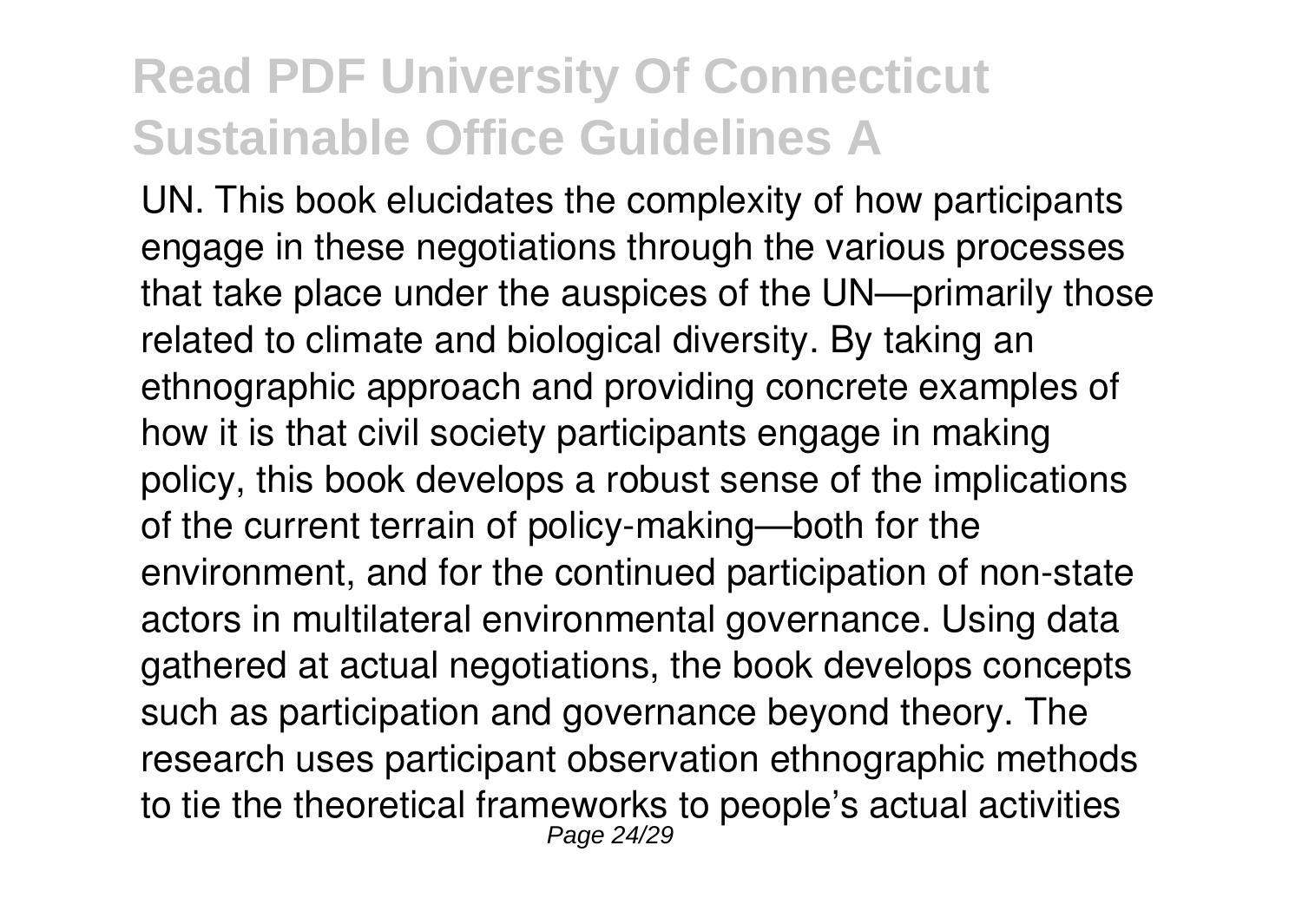as policy is generated and contested. Whereas topics associated with global environmental governance are traditionally addressed in fields such as international relations and political science, this book contributes to developing a richer understanding of the theories using a sociological framework, tying individual activities into larger social relations and shedding light on critical questions associated with transnational civil society and global politics.

This systematic philosophical study of self-expression explores the ways in which it reveals our states of thought, feeling, and experience. Green defends striking new theses on such topics as our ability to perceive emotion in others, artistic expression, empathy, expressive language, meaning,<br>Page 25/29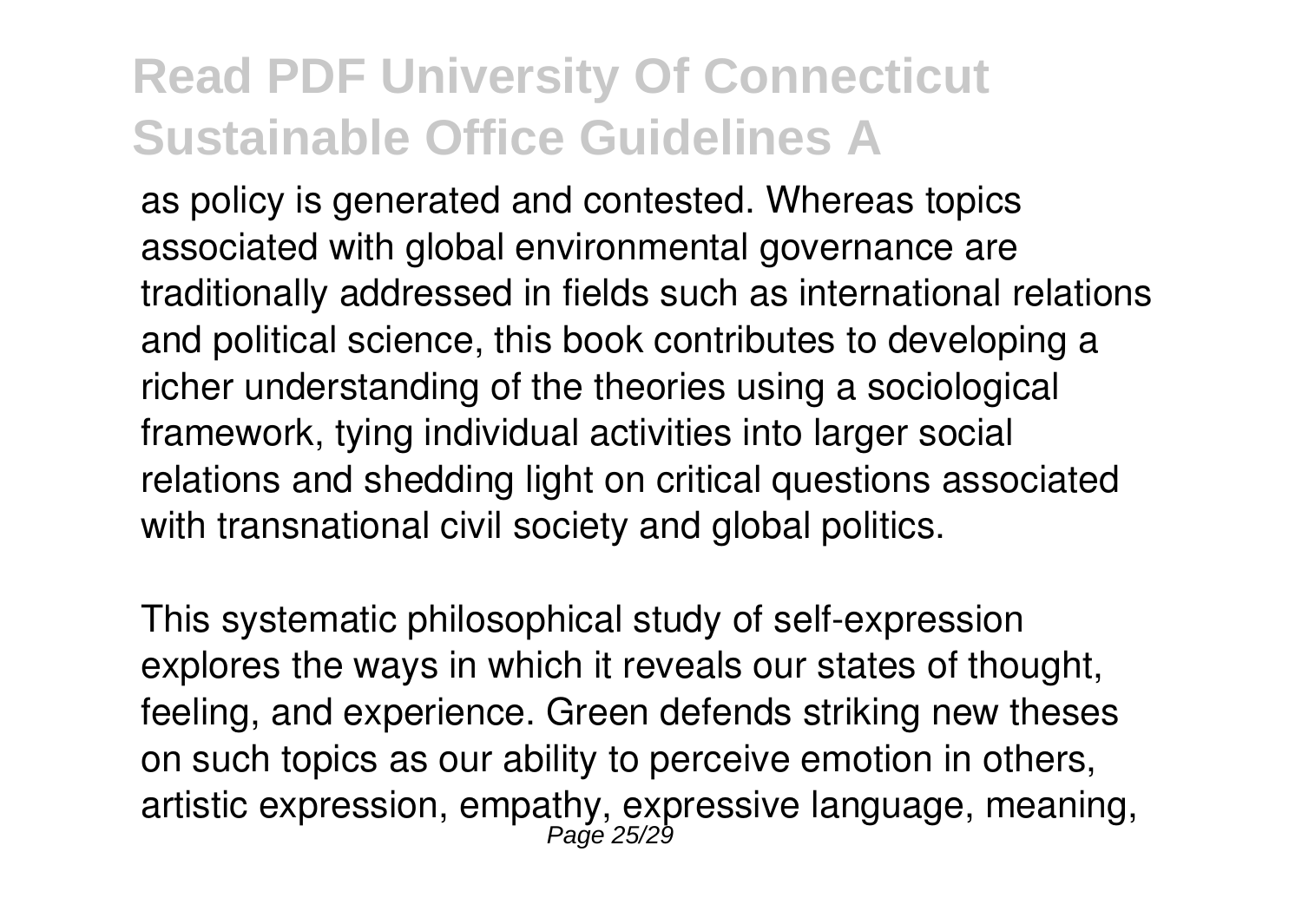facial expression, and speech acts.

Examines the commercialization of bottled water, discussing how the demand has been fueled by the marketing campaigns of big business and the impact that sales have had on the environment, public policy, and global access to a natural resource.

G. E. Moore famously observed that to assert, 'I went to the pictures last Tuesday but I don't believe that I did' would be 'absurd'. Moore calls it a 'paradox' that this absurdity persists despite the fact that what I say about myself might be true. Over half a century later, such sayings continue to perplex philosophers and other students of language, logic, and Page 26/29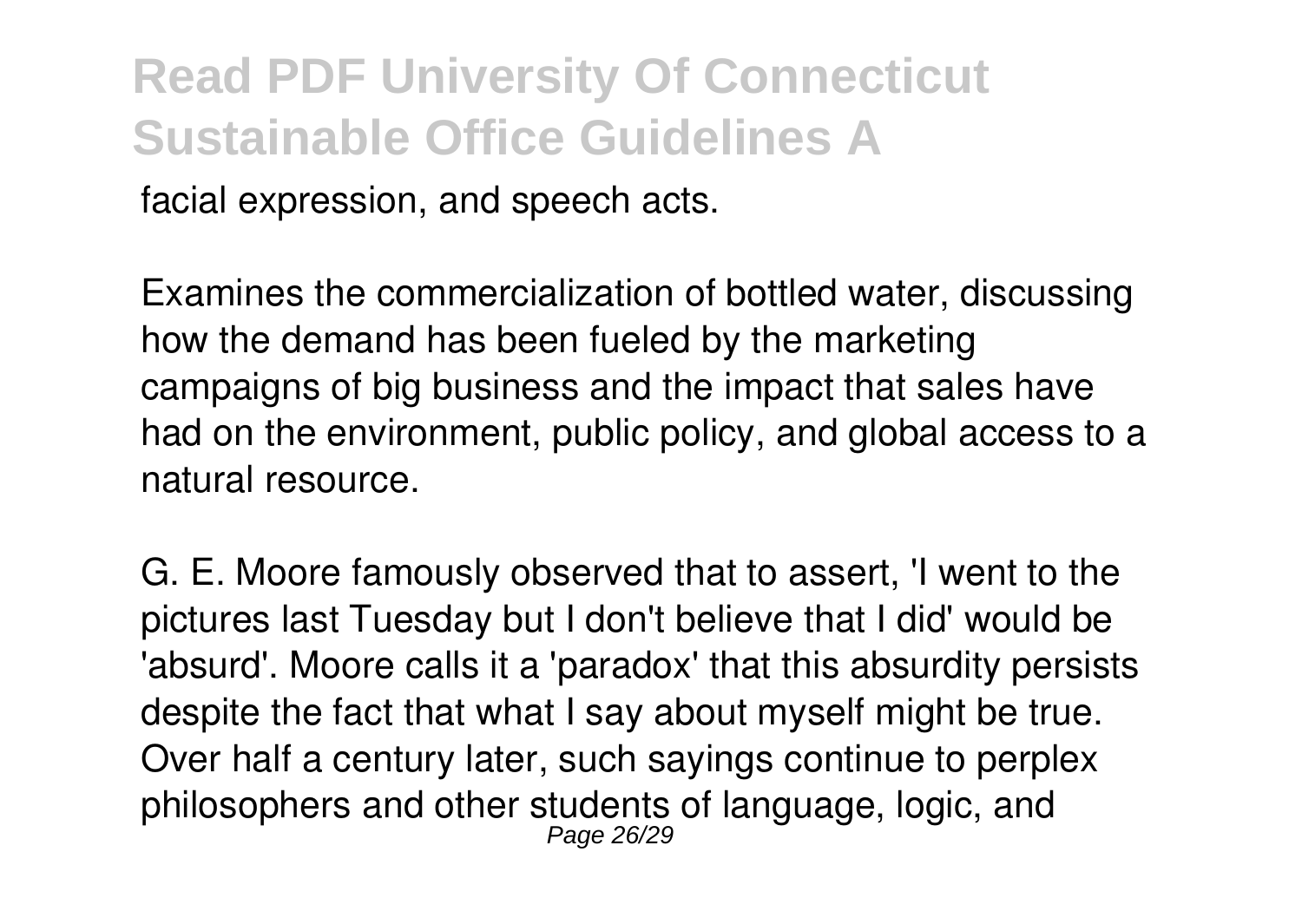cognition. Ludwig Wittgenstein was fascinated by Moore's example, and the absurdity of Moore's saying was intensivelydiscussed in the mid-20th century. Yet the source of the absurdity has remained elusive, and its recalcitrance has led researchers in recent decades to address it with greater care.In this definitive treatment of the problem of Moorean absurdity Green and Williams survey the history and relevance of the paradox and leading approaches to resolving it, and present new essays by leading thinkers in the area.ContributorsJonathan Adler, Bradley Armour-Garb, Jay D. Atlas, Thomas Baldwin, Claudio de Almeida, André Gallois, Robert Gordon, Mitchell Green, Alan Hájek, Roy Sorensen, John Williams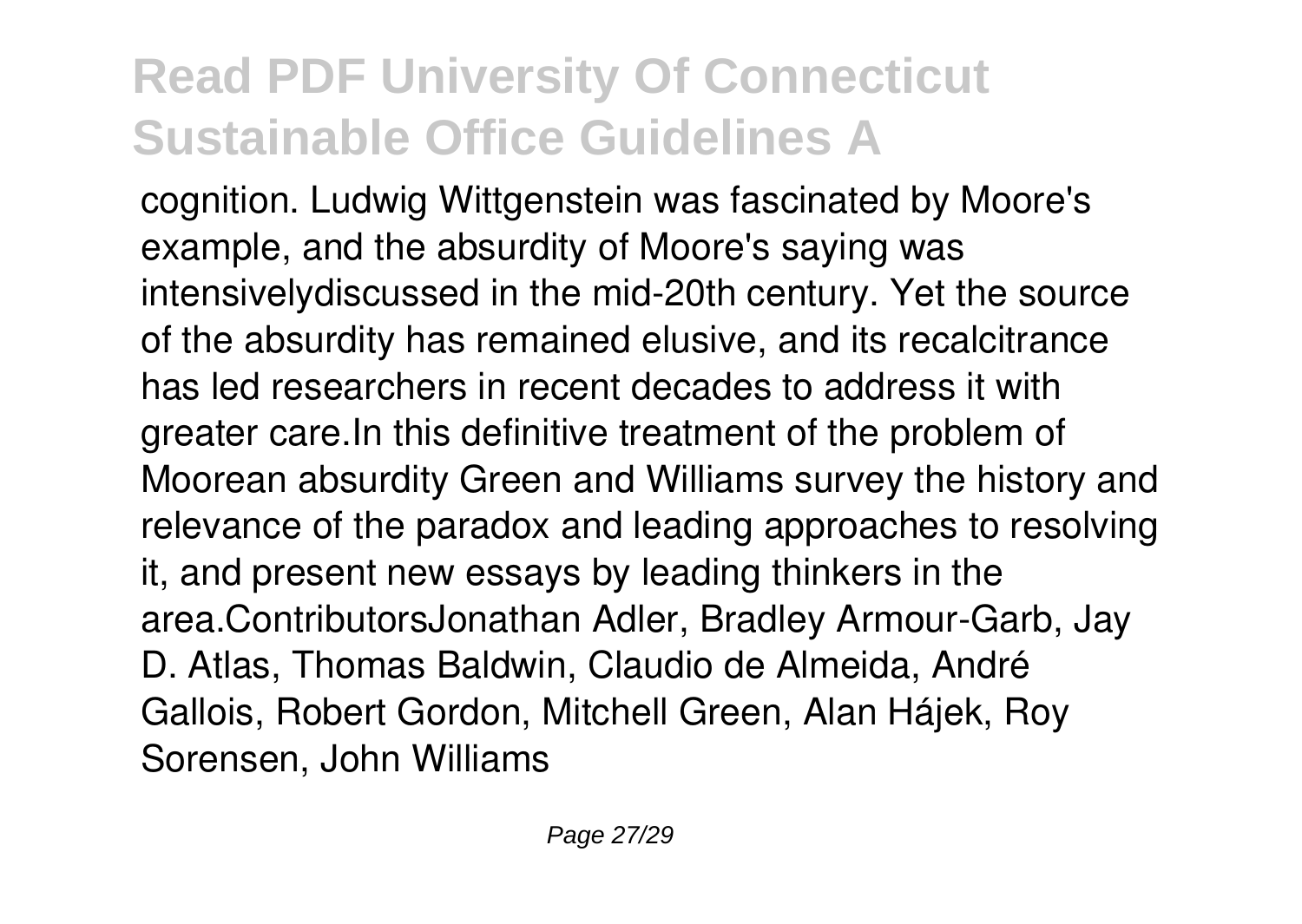Although foster youth have college aspirations similar to their peers, fewer than one in ten ultimately complete a two-year or four-year college degree. What are the major factors that influence their chances of succeeding? Climbing a Broken Ladder advances our knowledge of what can be done to improve college outcomes for a student group that has largely remained invisible in higher education. Drawing on data from one of the most extensive studies of young people in foster care, Nathanael J. Okpych examines a wide range of factors that contribute to the chances that foster youth enroll in college, persist in college, and ultimately complete a degree. Okpych also investigates how early trauma affects later college outcomes, as well as the impact of a significant child welfare policy that extends the age limit of foster care. The Page 28/29